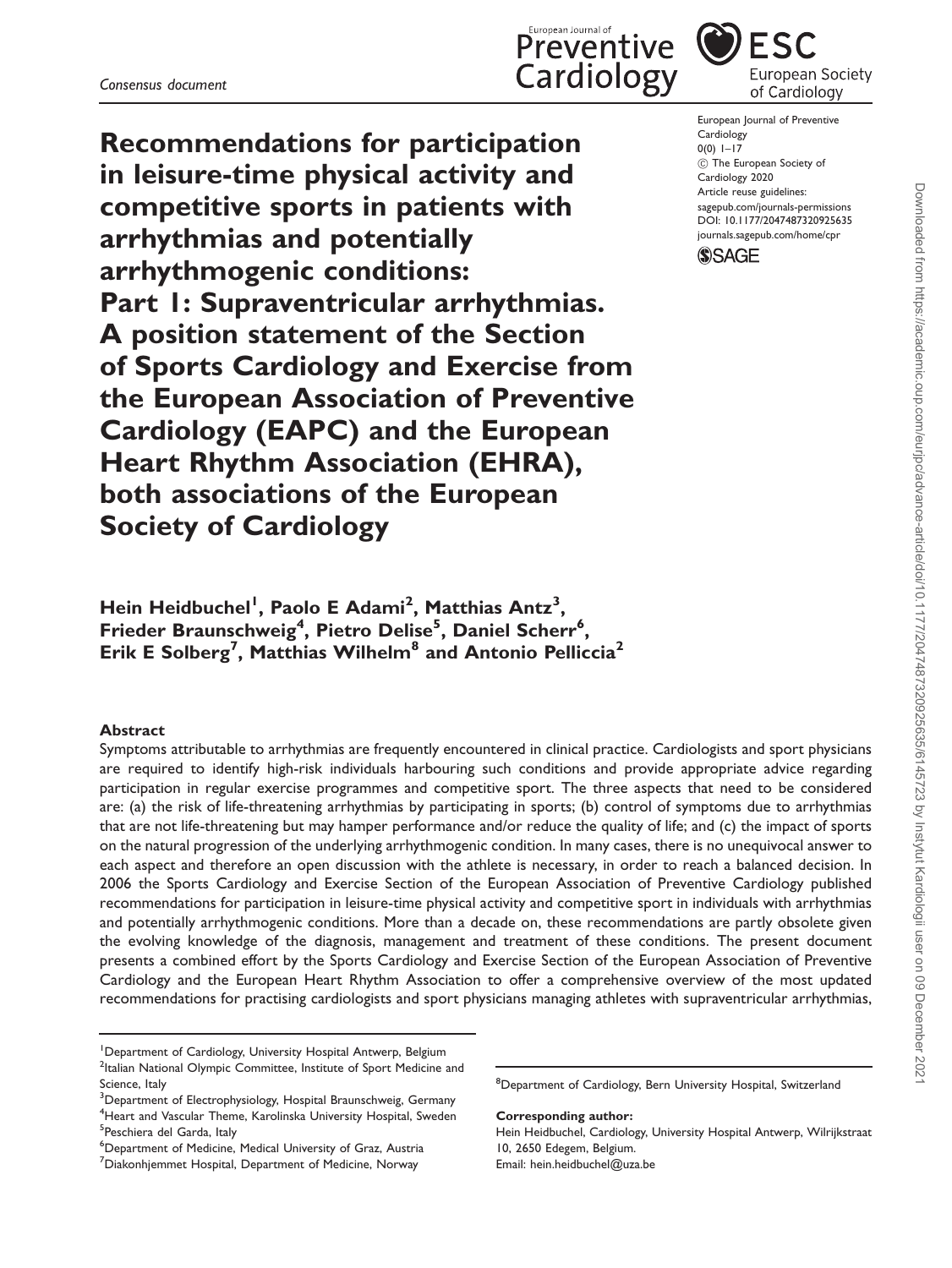and provides pragmatic advice for safe participation in recreational physical activities, as well as competitive sport at amateur and professional level. A companion text on recommendations in athletes with ventricular arrhythmias, inherited arrhythmogenic conditions, pacemakers and implantable defibrillators is published as Part 2 in Europace.

#### Keywords

Arrhythmia, athlete, atrial fibrillation, sports cardiology, supraventricular tachycardia, Wolf-Parkinson-White

Received 17 April 2020; accepted 18 April 2020

### Introduction

The goal of the present article is to discuss the criteria to ensure safe participation in regular exercise programmes and competitive sports for individuals with arrhythmias or pro-arrhythmogenic conditions, based on updates from previous consensus documents. $1-3$ This article also provides guidance for the appropriate evaluation of athletes with arrhythmias, assessment of risk, and the criteria for giving medical advice on eligibility or disqualification.

These recommendations assume that the arrhythmia diagnosis has already been made. The issues related to the modalities and setting of screening are beyond the scope of this text. Previous recommendations for sports participation from the Sports Cardiology Section of the European Society of Cardiology  $(ESC)^{1-3}$  have been in place for over 10 years. The revision of these documents was prompted by a number of considerations, including our better understanding of the genetic basis for several arrhythmias, the improved diagnostic capability to identify pathologic substrates by imaging techniques, and long-term observational studies that have improved our knowledge of the natural history of arrhythmias in patients engaged in sports and exercise programmes. Easier access to medical information through the media has substantially improved the level of awareness of the general athletic population, which also has led to a change of the environment for providing recommendations.

Therefore, the European Heart Rhythm Association (EHRA) and the Sports Cardiology and Exercise Section of the European Association of Preventive Cardiology (EAPC), both associations of the ESC, have undertaken a combined effort to update previous reports and offer a novel, scientific and comprehensive set of recommendations to help examining physicians with appropriate criteria for managing athletes with arrhythmias. A companion text on recommendations in athletes with ventricular arrhythmias, inherited arrhythmogenic conditions, pacemakers and implantable defibrillators is published in Europace.<sup>4</sup>

As in other EHRA consensus documents, we opted for ranking of our recommendations using 'coloured hearts' (Table 1). This EHRA grading does not include definitions of the 'level of evidence'. Therefore, this categorization must not be considered directly similar to that used for official ESC guideline recommendations, which apply a classification (Class I–III) and level of evidence (A, B and C) to recommendations. A green heart indicates a 'should do this' recommendation or indicated treatment or procedure that is based on at least one randomised trial, or is supported

Table 1. Scientific rationale of recommendations.<sup>a</sup>

| Definitions where related to a treatment or procedure                                                                                                                                                                                   | Consensus statement instruction | Symbol |
|-----------------------------------------------------------------------------------------------------------------------------------------------------------------------------------------------------------------------------------------|---------------------------------|--------|
| Scientific evidence that a treatment or procedure is beneficial and<br>effective. Requires at least one randomised trial or is supported<br>by strong observational evidence and authors' consensus.                                    | 'Should do this'                |        |
| General agreement and/or scientific evidence favour the useful-<br>ness/efficacy of a treatment or procedure. May be supported by<br>randomised trials based on a small number of patients or trials<br>that are not widely applicable. | 'May do this'                   |        |
| Scientific evidence or general agreement not to use or recom-<br>mend a treatment or procedure.                                                                                                                                         | 'Do not do this'                |        |

<sup>a</sup>This categorization for our consensus document should not be considered as being directly similar to that used for official European Society of Cardiology (ESC) guideline recommendations which apply a classification (I–III) and level of evidence (A, B, and C) to recommendations.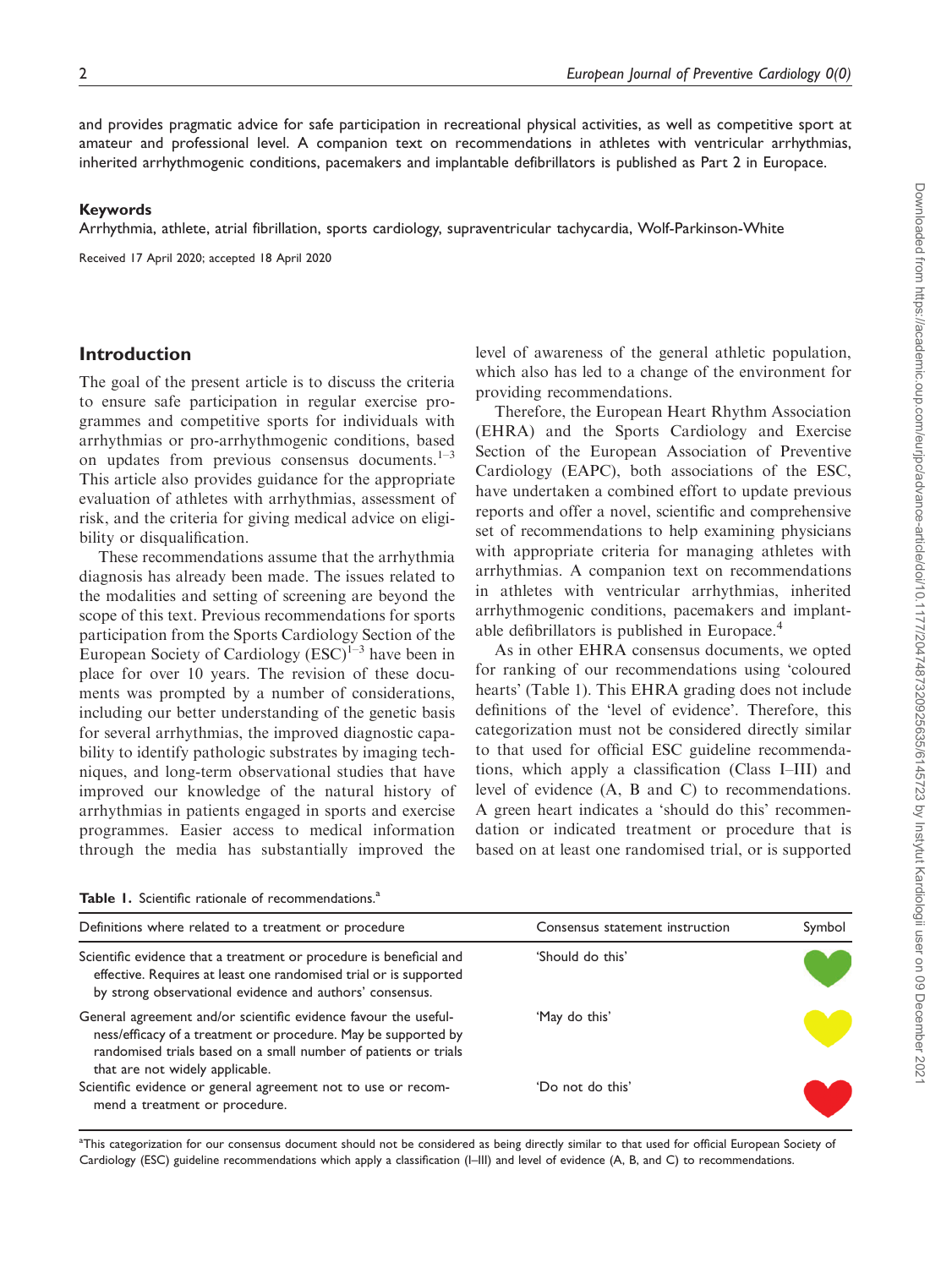by strong observational evidence that it is beneficial and effective. A yellow heart indicates general agreement and/or scientific evidence favouring a 'may do this' statement or the usefulness/efficacy of a treatment or procedure. A 'yellow heart' symbol may be supported by randomised trials based on a small number of patients or trials that are not widely applicable. Treatment strategies for which there is scientific evidence of potential harm and should not be used ('do not do this') are indicated by a red heart.

# A general framework for evaluation and management of arrhythmias in athletes

When patients with known arrhythmias or with a potentially arrhythmogenic condition want to engage in sports activity, three principles should guide management. Addressing these three questions in a systematic way will lead to a logical decision about whether sports can be continued and to what extent. In many cases, there will not be an unequivocal answer to each question. Therefore, an open discussion with the athlete will be needed, in order to reach a balanced approach on how to proceed. The three aspects that need to be addressed are: (a) is there an increased risk of life-threatening arrhythmias by doing sports, and by doing sports at which level?; (b) how can we control symptoms due to arrhythmias that are not lifethreatening, but that may hamper the performance of sports, and/or reduce the quality of life at rest and during sports activities; and (c) what is the impact of sports continuation on the natural progression of the underlying arrhythmogenic condition?

The general view on the association between sports and arrhythmias is that exercise sets the stage for an arrhythmia in the context of an underlying and preexisting condition (structural or electrical, inherited or acquired). Underlying disease is of specific prognostic importance since the main determinant for sports participation in patients with arrhythmias is the presence of heart disease.<sup>5-9</sup> It is not always unequivocal, however, to detect and define underlying pathology. Therefore, careful diagnostic evaluation is mandatory. How wide and how deep that evaluation is pursued depends on multiple factors, including the family history, the type of sports, amateur or professional setting, symptoms, etc.

Moreover, regular exercise programmes may induce or accelerate the progression of an underlying arrhythmic substrate. Typical examples are the promotion of atrial fibrillation  $(AF)$ ,  $10-14$  or of right ventricular  $(RV)$ dilatation and arrhythmias in the presence of an underlying desmosomal mutation, $15,16$  and even without underlying mutations. $17-19$  Conceptually, all the

physiological structural and functional changes of the heart in the context of regular physical activity, known as athlete's heart, can contribute to the development of arrhythmias, whether at the atrial, nodal and ventricular level.<sup>20</sup> There is no clear border between physiology and pathophysiology, e.g. where atrial or ventricular dilatation becomes pro-arrhythmogenic. This explains why recommendations for sports participation in arrhythmogenic conditions are so complex. For many situations, we simply lack good prospective data for answering these questions in a definite way. Shared decision-making should consider these uncertainties (see below). Dissecting the answers to each of the three important questions mentioned above will allow a structured approach for the physician and rational discussion with the athlete/patient who wants to engage in sports. The guidance below will follow this framework when discussing different arrhythmogenic conditions. We hope that it will contribute to more rational shared decision-making, instead of emotional opinionated choices by athletes or physicians.

If the personal history reveals 'palpitations', it is essential to inquire with the patient to define these as accurately as possible: do these constitute (repetitive) premature beats or longer-lasting paroxysmal episodes, and is the heart rate during these episodes regular or not? In many cases, a patient will not complain about palpitations but the history may reveal unspecific symptoms like lightheadedness, pre-syncope or syncope, unexplained weakness, fatigue, chest pain or dyspnoea. These symptoms may be the only indicator of arrhythmia and therefore should be interpreted cautiously when noted in a physically active patient's history. Presyncope or syncope due to neurocardiogenic (vasovagal) aetiology is prevalent in healthy, athletic people and carries a good prognosis but it should unambiguously be differentiated from an arrhythmic aetiology which may carry an infaust prognosis. $21$ Vasovagal syncope usually occurs at rest. Exerciserelated syncope is rarely neurocardiogenic and should always lead to suspicion about an arrhythmic cause. The personal history should further inquire for performance-enhancing or other drugs that might be pro-arrhythmic or could affect the heart (like antibiotics or antidepressants, but also smoking and alcohol consumption). Previous cardiovascular disease should be noted and other risk factors for coronary heart disease should be investigated in patients of 35 years or older. A thorough family history should inquire for sudden death (especially in youth and adulthood, but also sudden infant death) and/or arrhythmogenic conditions known to have a genetic inheritance.

In some cases, it is advisable to obtain a haematocrit (e.g. unexplained sinus tachycardia), thyroid function markers (e.g. AF) and electrolyte balance (in all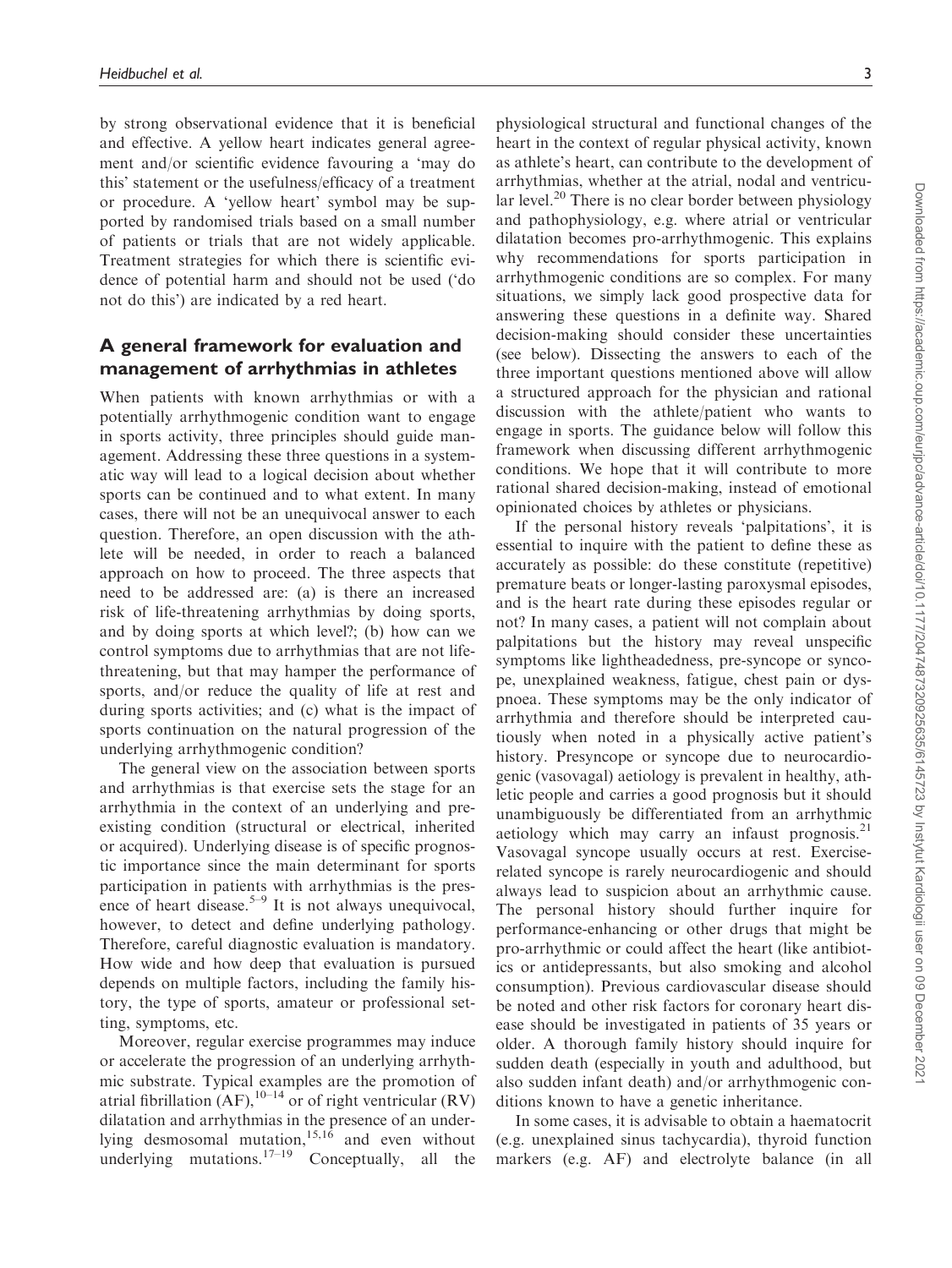patients with suspected or documented arrhythmias). Also urine analysis to exclude illicit drug use may be considered in some situations.

Echocardiography can assess the presence or extent of structural heart disease, but may need to be supplemented by more sophisticated imaging techniques such as those extensively described elsewhere.<sup>22</sup>

Exercise testing and Holter monitoring will often be indicated to correlate symptoms with arrhythmia findings and vice versa. In some, recordings by consumer smart phones or watches may provide relevant information. There may be a need for an external event recorder or even an implantable loop recorder. An invasive electrophysiological (EP) study is indicated in some when diagnostic uncertainty persists despite non-invasive evaluation or for prognostic reasons. Specific indications will be mentioned in the sections on the different arrhythmias below.

Apart from the initial evaluation, regular follow-up should be performed in patients/athletes with arrhythmias. They should also be advised to present for immediate re-evaluation in the case of symptoms, certainly if these are exercise-related. The importance of unspecific symptoms like sudden exertional fatigue or dyspnoea needs to be discussed with them.

# Shared decision-making: cultural and ethical background of decision-making in athletes

The legitimacy of medical advice in individuals with cardiovascular (CV) abnormalities prior to participation in sports and/or intensive exercise programmes is substantiated by the scientific evidence that such individuals may be exposed to an increased risk for sudden cardiac death (SCD)/cardiac arrest (CA) or progression of the underlying disease. Conversely, proper advice regarding type/intensity of sport, or abstinence from competition in selected cases, may reduce the  $risk.5,6,23-25$ 

Indeed, elite and professional athletes represent a special subset of the population, not only for their outstanding performances, perceived as models for achievement and success in our society, but also for the substantial economic interests that they attract, and the intense pressure to which they are exposed. The unpredictable nature of SCD/CA has historically necessitated a cautious approach regarding advising intense exercise and competitive sport in individuals with CV diseases or serious arrhythmias believed to convey a high-level of risk. Such attitude has inevitably affected several athletes who would never have experienced an adverse event during their career and has been viewed as an intrusion into their personal freedom,

rather than a precautionary measure aimed to reduce the unforeseeable risk associated with sport participation.<sup>3,26</sup> Athletes, especially the youngest ones, are usually driven by the will to accept future risks, but achieve the immediate benefits conveyed by a successful athletic career. Several actors, including the sponsor, the media, the athletic association or college, and the relatives/partner, may contribute to the athlete's decision to pursue the competitive/professional career regardless of the severity of the risk. In this context, the role of the physician has historically been very prominent, in order to timely identify and manage the underlying CV pathological condition and properly advise on sport participation.<sup>26,27</sup> The societal landscape has changed, e.g. through medical information that can readily be accessed via the Internet. Therefore, at the present time, the approach to the eligibility/disqualification decision should not only be based on the physician competence and responsibility but should consider also the perspective of the patient/athlete, i.e. should ideally be shared decision-making.<sup>28</sup>

The role of the physician remains pre-eminent in order to correctly make a diagnosis in a timely manner, to assess the risk associated with the arrhythmia of the athlete, and to inform the athlete in a clear, comprehensive and plain fashion of the cardiac risks associated with the sport participation. We advocate an individualised approach, including discussion of symptoms, natural history of the disease, risk of SCD/CA, characteristics of the sport discipline also in relation to age of the athlete. On the other hand, the athlete's responsibility consists of providing comprehensive and truthful information regarding CV symptoms and/or limitation of physical performance, as well as a clear picture of the familial medical background. Any medical treatment and/or drug abuse should be known. The motivation of the athlete to pursue a specific sport discipline and the goal to be reached should be discussed, in order for the examining physician to give appropriate advice.

Some exceptions to this ideal scenario may be mentioned, such as the case of an athlete with full judgment and complete understanding wishing to participate in competitive sports against strongly founded medical advice. In this case, it is recommended that the entire medical assessment and final advice should be reported in writing, of which a copy may be handed to the athlete. A special case is when the cardiac risk is disproportionately high and/or in case of a minor athlete; in such scenarios, the physician should not only exhaustively inform the candidate-athlete, but also share the information with competent parties (i.e. the relatives or guardian) in order to ensure that full understanding is achieved and the proper decision will be made.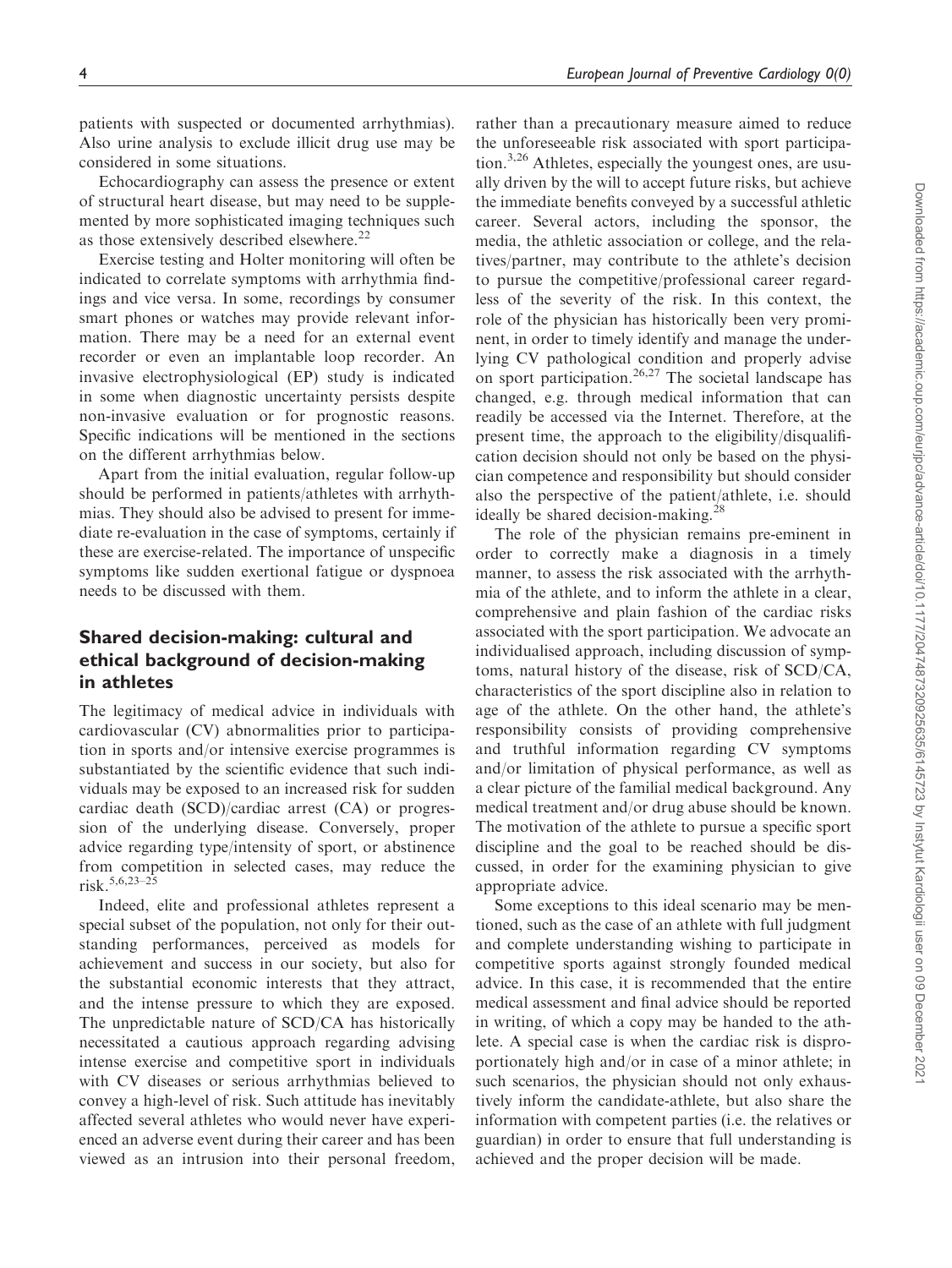Finally, we should acknowledge that this process is conducted differently according to the cultural and societal background of shared values, and the medical competencies existing in each country.<sup>29</sup> The weight of the physician's advice and the athlete's autonomy is also influenced by different legal systems. Therefore, shared decision-making should always be viewed in the context of the existing medical and legal rules.

# Arrhythmias and arrhythmogenic conditions

The following paragraphs present different arrhythmias and arrhythmogenic conditions in detail. It needs to be stressed however that there is no clear division between recreational and (semi-)competitive sports. Some patients may engage in high-intensity exercise during leisure-time activities. The physiological or pathophysiological implications may be similar and, hence, this needs to be gauged in each individual case.<sup>30</sup> Classifications of sports depending on the amount of dynamic and static CV demand have been published elsewhere (Figure 1). $^{22}$ 

### Sinus bradycardia

Sinus bradycardia as low as 30 bpm at rest or even lower during sleep, sinus arrhythmia, sinus pauses and junctional escape rhythms are common in young athletes. $30,31$  These rhythm variations are part of the athlete's heart and reflect both functional and structural adaptations. These arrhythmias usually have a benign prognosis. However, sinus bradycardia may persist in veteran athletes,  $32,33$  and progression into sinus node disease with an indication for pacemaker implantation has been reported in a small proportion of former competitive endurance athletes. $34$  Sinus bradycardia and high heart rate variability have been quoted as evidence for high vagal tone in athletes.<sup>35</sup> However, there is an exponential decay-like relationship between heart rate and its variability, making heart rate variability an unreliable marker of cardiac autonomic nervous activity in athletes. $36,37$  Double autonomic blockade suggests intrinsic sinus node remodeling in athletes. $38$  Recently, exercise-induced downregulation of the pacemaking ion channel HCN4 has been demonstrated as an alternative explanation for sinus bradycardia in athletes.<sup>39</sup>

Clinical evaluation includes a careful history to determine whether sinus bradycardia is related to symptoms like dizziness or (pre-)syncope. Exercise testing may be useful for verifying a normal rate response. Symptomatic athletes and asymptomatic athletes with extreme bradycardia at rest (e.g. <30 bpm on ECG) should have long-term ambulatory ECG monitoring and a cardiac work-up to exclude structural heart disease.<sup>40</sup>

Cessation of sports activity may result in resolution of symptoms and improvement in rhythm after a 1–2 month period.<sup>41</sup> In these cases, resumption of all sports activity can be advised under close monitoring.



Figure 1. Different sports disciplines have variable impact on the cardiovascular system. Therefore, each athlete with an arrhythmogenic condition should be evaluated in the context of the expected stress on the cardiovascular system, and its potential impact on arrhythmias. Adapted from Pelliccia et al. with permission from Oxford University Press.<sup>22</sup>

- $-$  minimal/no change
- $+$  minor/mild increase.
- $++$  moderate/moderate increase.
- $+++$  intensive/strong increase.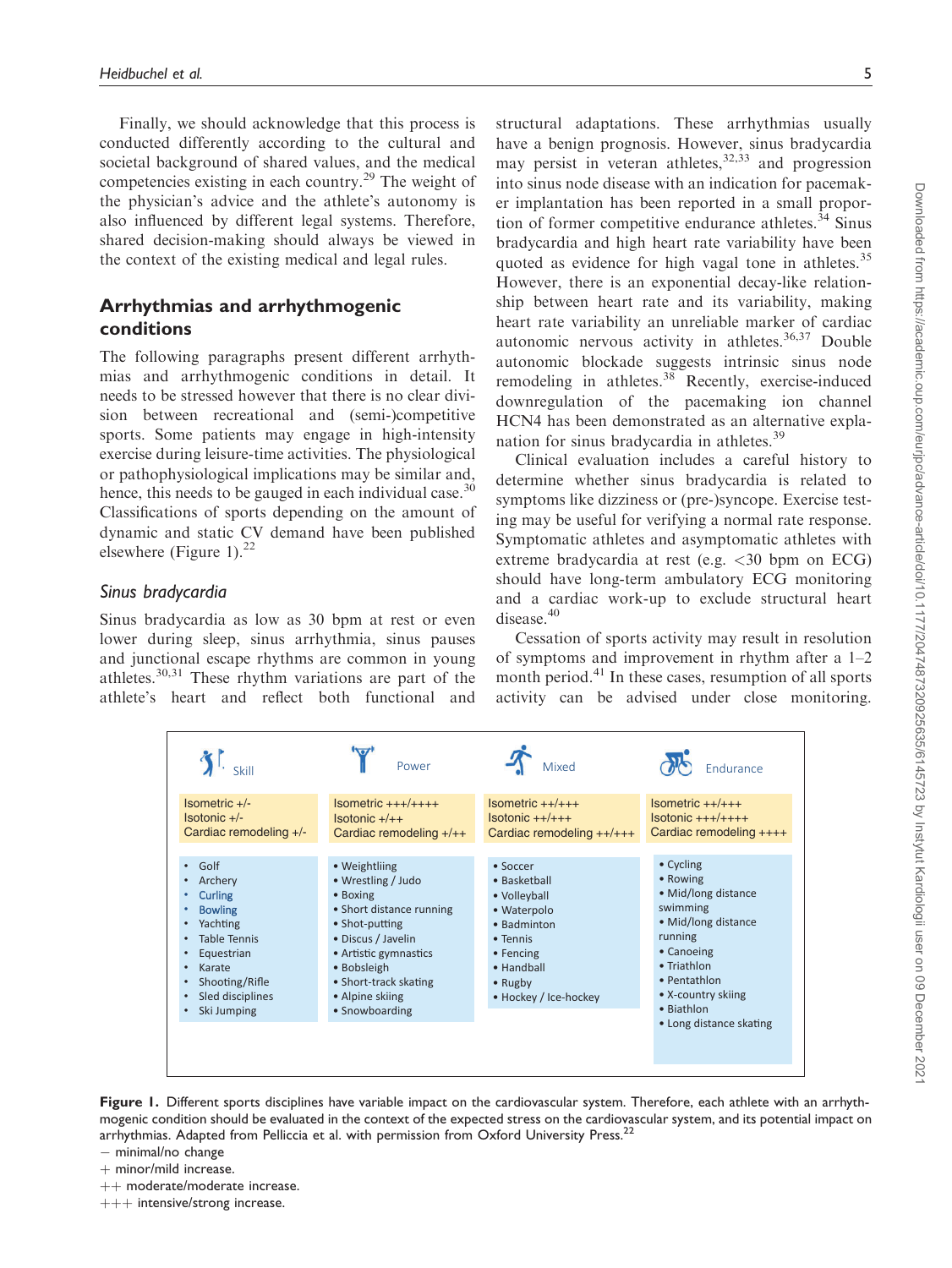A follow-up evaluation after 6 months is recommended. The athlete should be instructed to consult earlier in the case of re-emergence of symptoms. Although resolution of sinus bradycardia may be incomplete, and symptoms may persist, pacemaker treatment is rarely needed in athletes.34,40 The eligibility of sports participation in athletes with pacemakers is discussed in Part 2 of these recommendations.<sup>4</sup>

In asymptomatic patients with extreme bradycardia at rest (e.g. <30 bpm on ECG) a yearly follow-up could suffice. In those who were symptomatic before but became asymptomatic after transient cessation of sports participation, a follow-up evaluation after 6 months is recommended. The patient should be instructed to consult earlier in the case of re-emergence of symptoms.

| Consensus statement: Sinus bradycardia                                                                                                                                                                                              |  |
|-------------------------------------------------------------------------------------------------------------------------------------------------------------------------------------------------------------------------------------|--|
| Athletes with symptomatic sinus bradycardia<br>should be restricted from training and compe-<br>tition while being evaluated for structural heart<br>disease.                                                                       |  |
| In the absence of symptoms, athletes with sinus<br>bradycardia and related bradyarrhythmias can<br>participate in all recreational or competitive<br>sports unless otherwise excluded by an<br>underlying structural heart disease. |  |

# Atrioventricular (AV) nodal conduction disturbances

Slowing of AV nodal conduction forms part of the physiological adaptations to exercise.<sup>30,42,43</sup> Athletes have a large, though variable, prevalence of asymptomatic 1st degree AV block or 2nd degree Wenckebach type AV block (Mobitz type I), typically occurring at rest or during sleep.<sup>30,42,44,45</sup> It is not known whether the proportion is different in male and female athletes. Most of the 1st degree AV blocks exhibit a moderate PR interval extension of  $\leq$ 280 ms.<sup>41</sup> Such findings in athletes or individuals who want to perform leisure time physical activity do not involve exclusion criteria for any sports. These vagally induced conduction disturbances should, however, resolve during sympathetic stimulation or exercise. $42$  If so, no further investigation and no therapy are indicated.

Even if symptoms of dizziness or syncope occur, these may resolve with temporary discontinuation of sports, after which sports can be resumed. A reevaluation is recommended within a few months in such cases. Otherwise a yearly follow-up is appropriate, especially in those athletes with extreme PR prolongation (>300 ms), since data on the natural progression in these athletes are not available.

In the case of 2nd degree AV block Mobitz type 2, or of 3rd degree AV block, a more comprehensive diagnostic evaluation is warranted to exclude underlying structural heart disease (which may be present more often in these athletes) and an EP study to evaluate infra-His block.<sup>46</sup> Also, associated ventricular tachyarrhythmias should be excluded, by Holter, exercise testing and even EP study. Such conduction disturbances may still be secondary to athletic activity.<sup>33,47</sup> If the conduction disturbances resolve during sympathetic stimulation or exercise, a high vagal tone as the cause is more likely. However, ventricular pauses of  $\geq 3$  s or a resting heart rate  $\leq 40$  bpm due to conduction disturbances are rarely observed in leisure-time athletes, even if such disturbances have been reported in high-level athletes.45,48 In cases without structural heart disease, a deconditioning phase of 2 months may be considered, with resumption of low-moderate sports if the AV conduction defect has resolved. In cases of persisting or recurring symptoms (dizziness, (pre)syncope, exercise intolerance), pacemaker implantation, finally, may be indicated.

In patients with underlying structural disease and 2nd degree type 2 AV block or 3rd degree AV block, pacemaker implantation is recommended according to the present pacemaker guidelines.

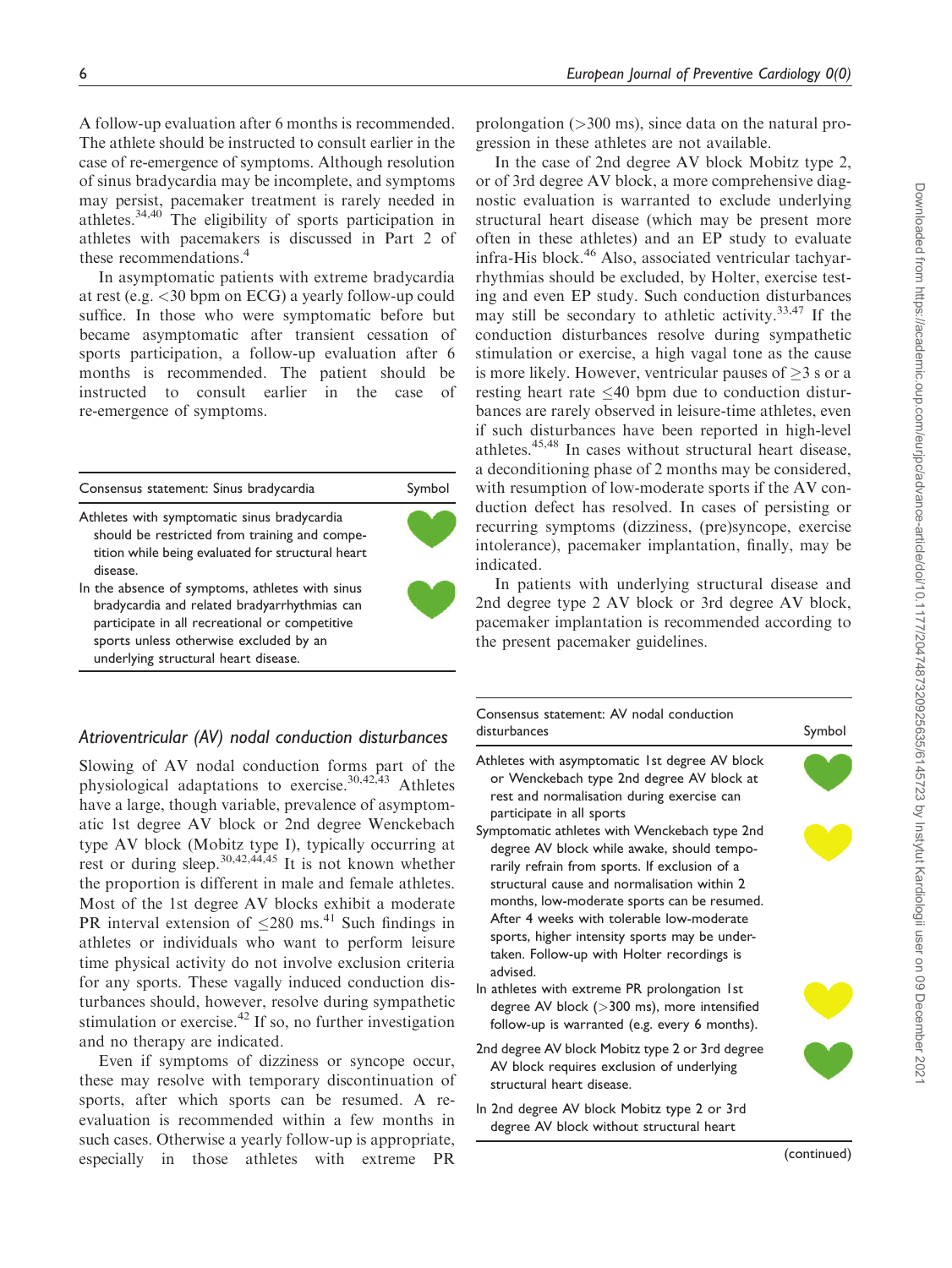#### **Continued**

| Consensus statement: AV nodal conduction<br>disturbances                                                                     |  |
|------------------------------------------------------------------------------------------------------------------------------|--|
| disease, a deconditioning phase of 2 months<br>can be considered.                                                            |  |
| In 2nd degree AV block Mobitz type 2 or 3rd<br>degree AV block with structural heart disease,<br>a pacemaker is recommended. |  |
|                                                                                                                              |  |

#### Atrial premature beats (APBs)

Infrequent APBs  $\left\langle \langle 3/h \rangle \right\rangle$  are a common finding, both in athletes and in the general population.<sup>49</sup> Their frequency is independently associated with age, height, history of cardiovascular disease, natriuretic peptide levels and also with physical activity and exercise training.<sup>30,50,51</sup> Frequent APBs (>30/h) may indicate a higher risk of AF, stroke and death in the general population. $52$ APBs may serve as a triggering factor for AF also in endurance athletes.<sup>43</sup>

APBs may pass unnoticed but may also lead to symptoms like palpitations, usually as isolated extrasystoles. Ambulatory Holter monitoring may be necessary to distinguish them from ventricular premature beats. Apart from a 12-lead ECG, physical examination and thyroid function tests, no further more extensive CV assessment is indicated. A full cardiac work-up may be considered in symptomatic athletes with a high burden of APBs.

Participation in any sports, competitive and recreational, is allowed in the absence of structural heart disease.

| Consensus statement: APBs                                                                                                   | Symbol |
|-----------------------------------------------------------------------------------------------------------------------------|--------|
| Participation in any sports, competitive and rec-<br>reational, is allowed in the absence of struc-<br>tural heart disease. |        |

# Paroxysmal supraventricular tachycardia (PSVT) without pre-excitation

PSVT is a generic term denoting rapid and regular supraventricular tachycardias (SVTs) with sudden onset and termination. PSVT includes aetiologically (a) atrioventricular nodal re-entrant tachycardia (AVNRT; most common); (b) atrioventricular re-entrant tachycardia (AVRT) involving an accessory pathway; or (c) ectopic atrial tachycardia (AT). PSVT has an estimated prevalence of  $2.3/1000$  overall.<sup>53</sup> PSVT is diagnosed based on a typical history and the ECG during tachycardia. As PSVT occurs sporadically, event recorders are useful for arrhythmia documentation. Sometimes athletes notice tachycardia episodes suggestive of PSVT on pulse watches. PSVT generally is considered a coincidence in athletes. A recent study, however, reported that athletes present more frequently with atypical subforms of AVNRT (44–45% versus 80–84%,  $p < 0.001$ ).<sup>54</sup> This is possibly related to cardiac remodelling with dilatation of the cardiac cavities leading to changed conduction properties in the septal area.

When an accessory pathway is only capable of conducting from the ventricles to the atria, there is no pre-excitation on the sinus rhythm ECG ('concealed pathway'). PSVT with pre-excitation is associated with a risk of sudden death and will, therefore, be discussed separately below since recommendations for athletic activity are different.

PSVT without pre-excitation is considered a benign arrhythmia provided structural heart disease is excluded, which is an essential step in the diagnostic work-up.<sup>55</sup> In rare cases, incessant SVT may induce cardiomyopathy.<sup>56</sup> During physical activity and sympathetic stimulation the heart rate increases during PSVT. This may lead to symptoms of haemodynamic compromise such as dizziness, fatigue or syncope, even in the absence of structural heart disease. Underlying CV disease is more common in AT compared with AVNRT or AVRT, and AT may also be associated with AF.

Given its association with sudden death, it is important to exclude the presence of pre-excitation in athletes with PSVT. Pre-excitation may be intermittent which usually indicates low risk properties of the pathway. However, exceptions occur. Minimal or 'latent' preexcitation can be unmasked on a 12-lead ECG during sinus rhythm by vagal manoeuvres or intravenous administration of adenosine that slows conduction through the AV node; prolongation of the PR interval without a change in the QRS morphology, or transient AV block, rules out latent pre-excitation.

The underlying mechanism of PSVT may be suggested by characteristics of the ECG during arrhythmia but a definite diagnosis can only be established by an invasive EP study. However, recommendations for sports participation in PSVT without pre-excitation are not dependent on the type of underlying arrhythmia. Thus, in this patient group, an EP study is not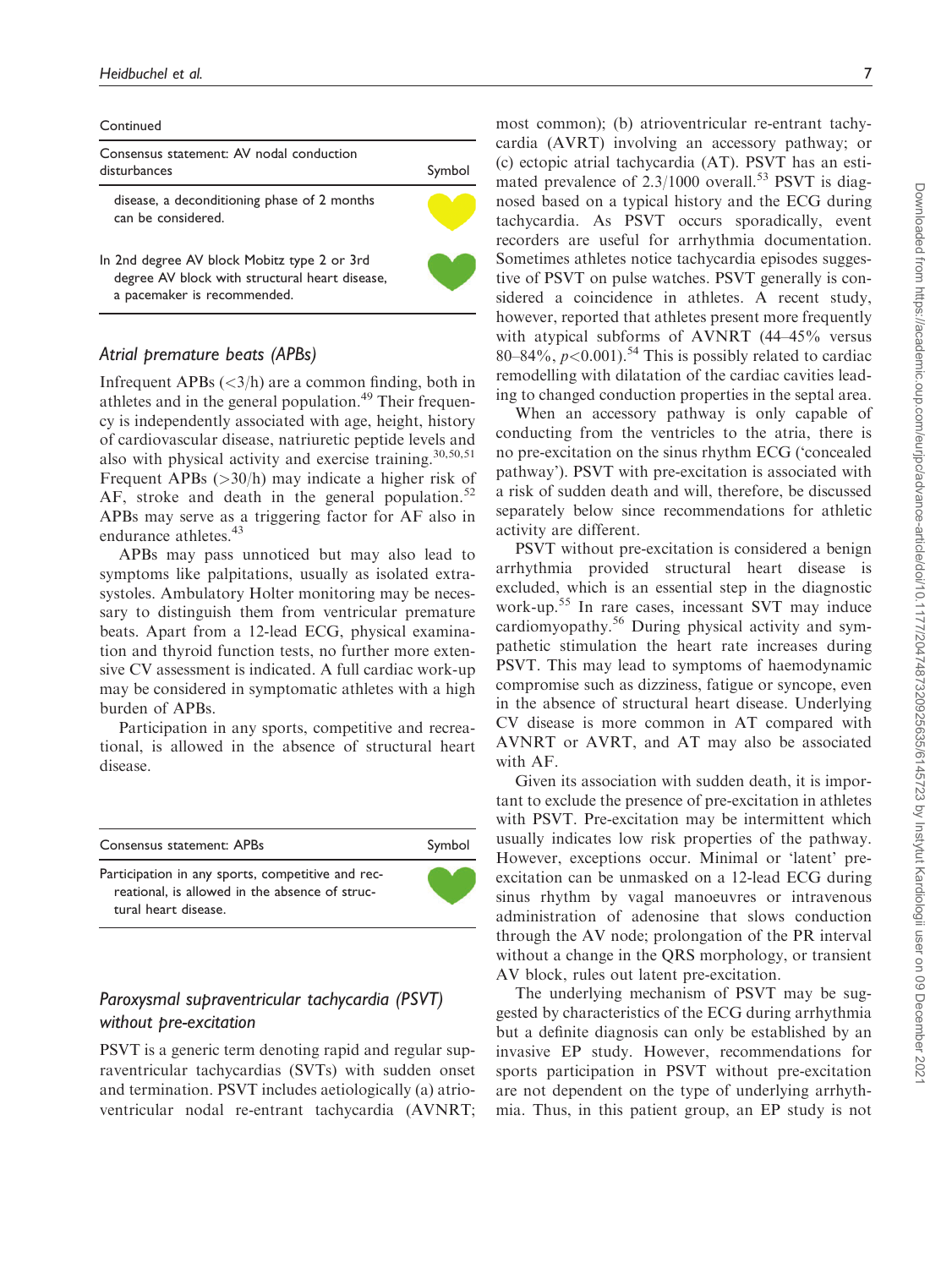necessary for diagnostic purposes unless ablation considered.

In a patient with PSVT who wants to perform competitive athletic activity, curative treatment by ablatic is often recommended. Drug treatment is common not tolerated by athletes, may be illegal or may even be dangerous during competitive sports. If the PSVT only sporadic and not associated with haemodynam consequences even when it develops during exercise, or in case ablation is not desired or not successful, sport activity is allowed when there is no increased risk from a potential loss of consciousness (such as in pilot motorsports drivers, parachute jumpers, divers Exercise should be stopped as soon as palpitation recur but can be resumed after the cessation of palp tations. A yearly follow-up is recommended.

In patients who want to perform only leisure-tim and low to medium intensity sports and are only paucisymptomatic during tachycardia, participation allowed without definitive ablative treatment. Physic activity should be stopped as soon as palpitations aris Prophylactic drug treatment with beta-blockers or ca cium antagonists can be considered, although the treatment has limited efficacy and may not be tolerated. Class 1 drugs generally play a marginal role in the chronic management of PSVT. Therefore, ablation should also be considered as a definitive treatment recreational athletes with recurrent PSVT despite drug treatment or as a first choice based on the patient preference after discussion with the physician. In general, all patients with PSVT should be educated on ho to safely perform vagal manoeuvres (such as carotid sinus massage or Valsalva manoeuvre) to facilitate te mination of ongoing arrhythmia.

Ablation of PSVT is today performed with high procedural success rates ranging from 84% (AT) to 99% (AVNRT) and low procedural risk  $\left($  <1% for AV bloc and tamponade).<sup>57</sup> After successful ablation the risk of recurrence is low with re-ablation rates ranging from 4.5% in AVNRT to 10.0% in AT.<sup>57</sup> Ablation outcom is equally safe in athletes as it is in non-athletes with similar acute success rates, although athletes with AVNRT may experience a higher longer-term recu rence rate (10% vs  $4\%$ ;  $p = 0.03$ ).<sup>54</sup> Recurrence usual occurs within the first months after ablation with 50% occurring within 35 days.<sup>58</sup> Therefore, if no recurrence has developed after 1 month, competitive sports activ ity can be resumed for all types of sports and furtherfollow-up is not required. Leisure-time and low to medium intensity training practice can generally beresumed after 1 week (i.e. after healing of the puncture sites) unless there are special circumstances (e.g. a history of exercise-related (pre)syncope or special finding at EP study).

| Consensus statement: PSVT                                                                                                                                                                                                                          | Symbol |
|----------------------------------------------------------------------------------------------------------------------------------------------------------------------------------------------------------------------------------------------------|--------|
| General recommendations in patients with a<br>PSVT (AVNRT, AVRT conducted via a concealed<br>accessory pathway, AT):                                                                                                                               |        |
| PSVT patients should be evaluated by history,<br>ECG, echo and other diagnostic procedures,<br>where appropriate, to establish the diagnosis<br>and to exclude (latent) pre-excitation and<br>structural heart disease.                            |        |
| Patients should be educated on how to safely<br>perform vagal manoeuvres (e.g. Valsalva and<br>carotid sinus massage) for arrhythmia<br>termination.                                                                                               |        |
| In patients with a PSVT, physical activity should be<br>stopped as soon as the arrhythmia arises.                                                                                                                                                  |        |
| An EP study is not necessary for diagnostic pur-<br>poses unless ablation is considered.                                                                                                                                                           |        |
| Recommendations in patients with a PSVT<br>(AVNRT, AVRT conducted via a concealed<br>accessory pathway, AT) who participate in com-<br>petitive sports:                                                                                            |        |
| If the PSVT is only sporadic, not associated with<br>haemodynamic consequences and if ablation is<br>not desired or successful, sports activity is<br>allowed given there is no increased risk from a<br>potential loss of consciousness. In these |        |
| patients a yearly follow-up is recommended.<br>Ablation therapy should be considered for cura-<br>tive arrhythmia treatment.                                                                                                                       |        |
| After successful ablation, training can be resumed<br>after I week (i.e. after healing of the puncture<br>sites), and competitive activity after I month, in<br>most cases.                                                                        |        |
|                                                                                                                                                                                                                                                    |        |
| Recommendations in patients with a PSVT<br>(AVNRT, AVRT conducted via a concealed<br>accessory pathway, AT) who participate in leisure<br>time low to medium intensity sports:                                                                     |        |
| Patients who are largely asymptomatic during<br>tachycardia can participate in sports, except<br>those sports with risk from a potential loss of<br>consciousness (such as in pilots, motorsports<br>drivers, parachute jumpers, divers).          |        |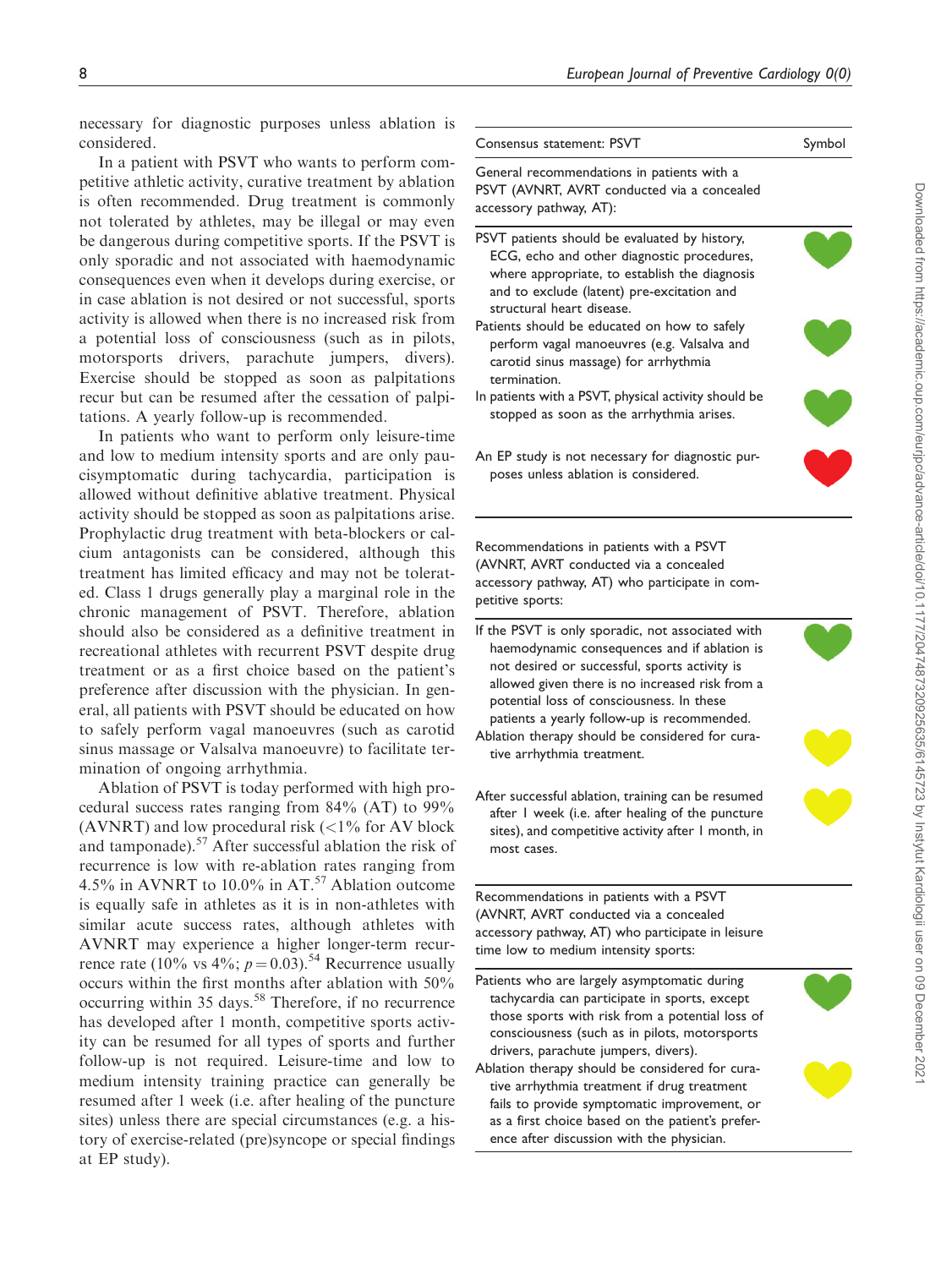# Ventricular pre-excitation (Wolff-Parkinson-White syndrome)

Symptomatic pre-excitation due to PSVT or AF. The Wolff-Parkinson-White (WPW) syndrome is defined as the presence of supraventricular arrhythmias in patients with ventricular pre-excitation (during sinus rhythm) due to an accessory AV pathway with antegrade conduction. Regular arrhythmias involving the accessory pathway include AVRT, either orthodromic (antegrade AV conduction over the AV node and retrograde over the accessory pathway) or antidromic (antegrade AV conduction over the accessory pathway and retrograde over the AV node). However, WPW patients may also incidentally develop AF which could lead to ventricular fibrillation (VF) and sudden death due to rapid antegrade conduction over the accessory pathway. Most WPW patients have normal cardiac anatomy, but in all patients with ventricular pre-excitation an associated structural cardiac disease (like hypertrophic cardiomyopathy or Ebstein anomaly) should be ruled out by physical examination, 12-lead ECG and imaging.

WPW patients with PSVT have an increased risk of AF due to secondary degeneration of AVRT and to sports-related atrial remodeling (see below). Athletes may have an increased risk for AF even after they have ceased high-level competitive sports. The majority of WPW-related sudden deaths occur during exercise or under emotional stress.<sup>59,60</sup> Therefore, sports activity in the presence of overt pre-excitation may expose WPW patients to an increased risk for sudden death if the accessory pathway has the potential for fast antegrade conduction. Ablation of the accessory pathway is often recommended in the general population and is mandatory in both competitive and recreational athletes with pre-excitation and documented arrhythmias.61–65 The safety and efficacy of catheter ablation of the accessory pathway is well established. Ablation does not necessarily prevent future AF, especially in older patients, but this is then no longer associated with the risk of VF due to pre-excited  $AF<sup>.64,66</sup>$ .

If palpitations are rare and associated with very good haemodynamic tolerance (even during exercise) and/or ablation may be associated with increased risk (e.g. AV block in patients with an anteroseptal accessory pathway) or if the athlete refuses ablation, management can be guided by assessment of the antegrade conduction characteristics of the accessory pathway by non-invasive testing or an invasive EP study. If noninvasive testing demonstrated intermittent preexcitation at rest, abrupt loss of pre-excitation during exercise, or disappearance of pre-excitation after administration of a low dose of class 1 drugs, this indicates a long refractory period and an accessory pathway with low risk of fast pre-excited AF. An invasive

Table 2. Findings during an invasive electrophysiological study indicating an overt accessory pathway with increased risk of sudden death.<sup>56,67-69</sup>

| Inducibility of AVRT or AF                                                       |
|----------------------------------------------------------------------------------|
| A pre-excited R-R during $AF < 250$ ms at baseline                               |
| A pre-excited R-R $\leq$ 220 ms during isoproterenol infusion                    |
| An antegrade refractory period $\leq$ 250 ms at baseline                         |
| Presence of multiple accessory pathways                                          |
| Septal location of the accessory pathway (mainly posteroseptal<br>and midseptal) |
|                                                                                  |

AF: atrial fibrillation; AVRT: atrioventricular re-entrant tachycardia.

EP study may be considered to guide ablation therapy based on the presence or absence of findings indicating an accessory pathway with increased risk of sudden death (see Table 2).<sup>59,67–70</sup> In the case of a long refractory period and hence low risk for sudden death, continuation of sports activity is allowed without ablation on the understanding that sporting activity should be interrupted in the event of recurrence of palpitations during sports. Sports in which the potential loss of consciousness could be fatal should be discouraged.

After successful ablation, training practice can generally be resumed after 1 week (healing of the puncture sites) provided that there is no particular risk of arrhythmia recurrence (difficult ablation) and no other (pro-arrhythmic) structural heart disease. Follow-up with ECG recordings is warranted at 1 week, 1 month, 6 months and 1 year to exclude late recurrence of pre-excitation. After successful ablation, resumption of competitive sports is possible when the likelihood of accessory pathway conduction and risk are negligible (i.e. absence of pre-excitation on ECG, difficulty of ablation, prior history, structural heart disease), usually after 1–3 months.

| Consensus statement: Pre-excitation and docu-<br>mented PSVT or $AF (= WPW$ syndrome)                                                                                                                                                                                                                                                                                                                                                                                                                                                                                                                                                       | Symbol |
|---------------------------------------------------------------------------------------------------------------------------------------------------------------------------------------------------------------------------------------------------------------------------------------------------------------------------------------------------------------------------------------------------------------------------------------------------------------------------------------------------------------------------------------------------------------------------------------------------------------------------------------------|--------|
| In WPW patient imaging should be performed to<br>rule out/detect structural heart disease.                                                                                                                                                                                                                                                                                                                                                                                                                                                                                                                                                  |        |
| Ablation of the accessory pathway is recom-<br>mended in competitive and recreational ath-<br>letes with pre-excitation and documented<br>arrhythmias, especially if the accessory pathway<br>has a short refractory period ( $\leq$ 250 ms at rest<br>or $\leq$ 220 ms during isoproterenol infusion).<br>After successful ablation, resumption of compet-<br>itive sports is possible after ECG exclusion of<br>recurrent conduction and when the likelihood<br>of accessory pathway recurrence and risk are<br>negligible (based on the difficulty of ablation,<br>prior history, structural heart disease), usually<br>after 1-3 months |        |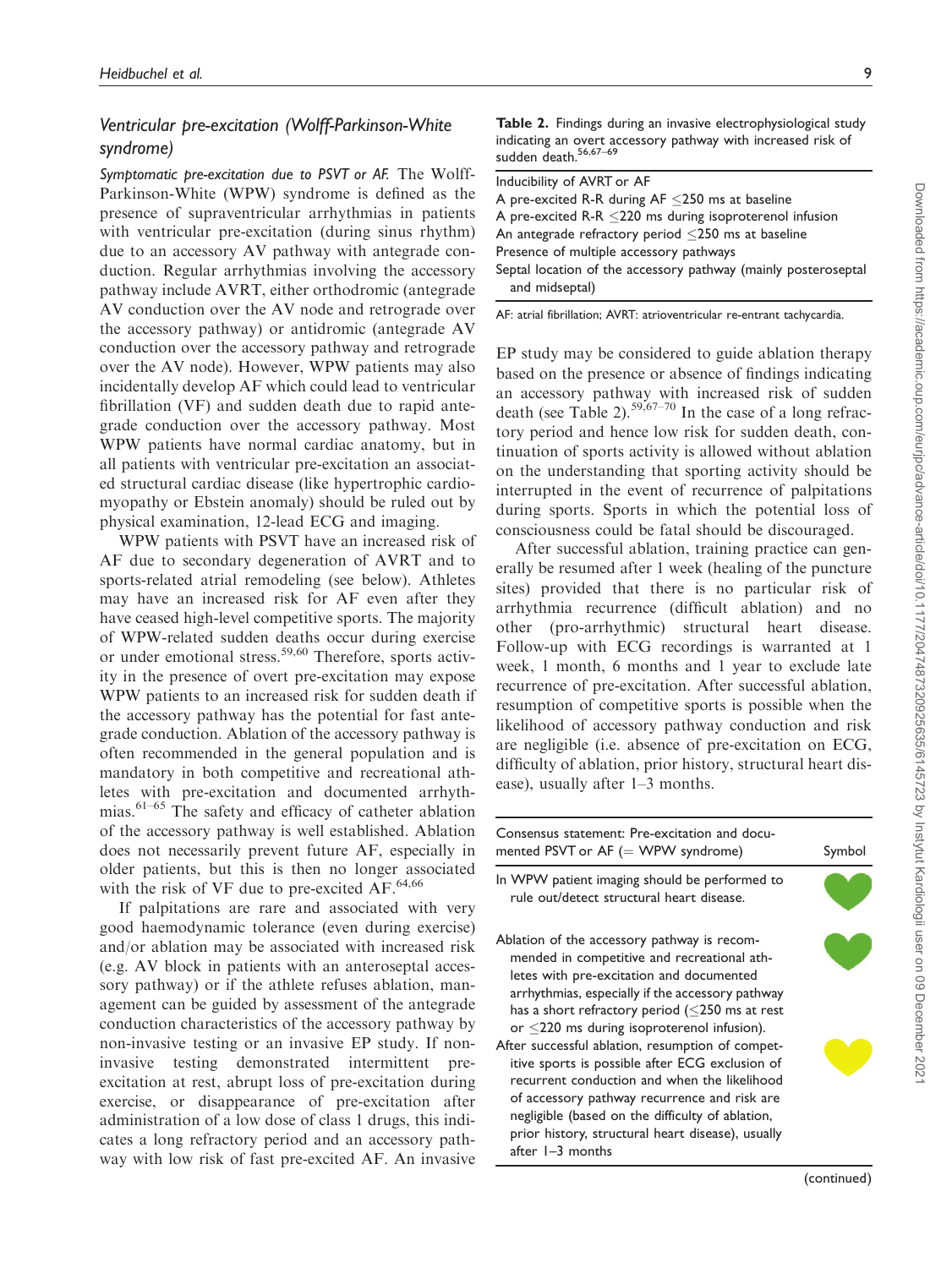### **Continued**

| Consensus statement: Pre-excitation and docu-<br>mented PSVT or AF (= WPW syndrome)                                                                                                                                                                                                                                                                                                                                                                                                                                                                                                                                                                                                                                                                                | Symbol |
|--------------------------------------------------------------------------------------------------------------------------------------------------------------------------------------------------------------------------------------------------------------------------------------------------------------------------------------------------------------------------------------------------------------------------------------------------------------------------------------------------------------------------------------------------------------------------------------------------------------------------------------------------------------------------------------------------------------------------------------------------------------------|--------|
| If palpitations are rare and associated with very<br>good haemodynamic tolerance (even during<br>exercise) and/or an ablation may be associated<br>with increased risks (e.g. AV block in patients<br>with an anteroseptal accessory pathway),<br>assessment of the antegrade conduction char-<br>acteristics of the accessory pathway by non-<br>invasive testing or by an invasive EP study may<br>be considered to guide further therapy.<br>Antiarrhythmic 'nodal' drugs in WPW-patients<br>with pre-excited AF (intravenous adenosine as<br>well as intravenous or oral digoxin and nonhi-<br>dropyridine calcium channel antagonists) can<br>accelerate conduction over the accessory<br>pathway and are therefore potentially<br>harmful. <sup>64, 66</sup> |        |

Asymptomatic pre-excitation. Asymptomatic pre-excitation is generally discovered by chance when performing a routine ECG. It may be due both to Kent bundles (WPW pattern) and, rarely, to Mahaim bundles, which are AV fibres with decremental conduction.

In many asymptomatic subjects, the absence of symptoms is only a temporary situation.<sup>71</sup> Among subjects with pre-excitation, over 90% are asymptomatic during childhood, about 65% when adolescents and about 40% in the over-30-years age group.<sup>61,71–76</sup> The absence of symptoms can also be due to absence of retrograde conduction over the AV node (necessary for antidromic AVRT) or absence of retrograde conduction over the Kent bundle (a necessary feature for the appearance of orthodromic AVRT), but the latter does not rule out potentially fast antegrade conduction.<sup>77,78</sup> In general, the risk of SCD in patients with asymptomatic pre-excitation is low,79 and depends on the anterograde conduction properties of the Kent bundle. Two studies involving 386 WPW patients followed for 10 years found that  $15%$  developed AF.<sup>80,81</sup> Sudden death is the first manifestation of the WPW syndrome in about half of WPW patients who die suddenly, and it usually presents during exercise or emotional stress.<sup>59</sup>

The risk of sudden death can be evaluated noninvasively or by EP study, as discussed above.<sup>60,63,68,78,79,82–85</sup> An EP study can be avoided in patients with intermittent pre-excitation, which most often (but not necessarily) $86,87$  is associated with longer anterograde refractory periods.<sup>67</sup> In asymptomatic Mahaim pre-excitation the risk of sudden death is negligible, but the differential diagnosis with WPW can usually only be made by an EP study. The risk in asymptomatic children is controversial, $79,88,89$  but a

recent meta-analysis showed that it is very low in the absence of heart disease. As a consequence, an EP study generally is delayed in asymptomatic children aged <12 years, although one study suggested that prophylactic assessment and ablation reduces the risk of sudden death.<sup>88</sup>

| Consensus statement: Asymptomatic pre-<br>excitation                                                                                                                                                                                                                                                                     | Symbol |
|--------------------------------------------------------------------------------------------------------------------------------------------------------------------------------------------------------------------------------------------------------------------------------------------------------------------------|--------|
| Sport eligibility may be granted in asymptomatic<br>patients with intermittent pre-excitation (rest<br>and effort).                                                                                                                                                                                                      |        |
| In asymptomatic competitive athletes with per-<br>sistent pre-excitation, an EP study is recom-<br>mended in adults and in children aged 12 years<br>or more.                                                                                                                                                            |        |
| In asymptomatic recreational athletes with pre-<br>excitation, risk assessment may first be con-<br>sidered via non-invasive testing (repetitive<br>$\mathsf{ECG} \pm$ anti-arrhythmic drug administration,<br>Holter and/or exercise test to show intermit-<br>tent pre-excitation or block at longer cycle<br>length). |        |
| If the EP study reveals one or more of the risk<br>factors as described in Table 2, participation in<br>sports should be denied unless catheter abla-<br>tion of the accessory pathway has been<br>performed.                                                                                                            |        |
| In asymptomatic subjects with borderline EP<br>parameters, the decision to allow participation<br>in sports should take into account parameters<br>such as haemodynamic impact of arrhythmia,<br>ease of induction of sustained AF, absence of<br>structural heart disease, and type of sports.                          |        |

# Atrial fibrillation

Prevalence and pathophysiology. AF is the most common sustained arrhythmia, also in lifelong athletes. While moderate physical activity is a cornerstone of AF prevention,  $90-94$  AF is more prevalent in active and former competitive athletes and those performing highintensity endurance sports compared to the general population.<sup>10–14</sup> All this leads to a U-shaped relationship of physical activity and  $AF$ .<sup>95–97</sup> The risk is increased by age and underlying predisposing conditions like hypertension, with direct effects of exercise presumably through altered autonomic tone (both increased sympathetic activity during exercise and increased vagal tone at rest), volume load during exercise, atrial dilatation, fibrosis and atrial hypertrophy as shown in animal models and humans.  $51,98-101$ Nevertheless, the slightly increased risk of AF in endurance athletes does not reduce the significant overall CV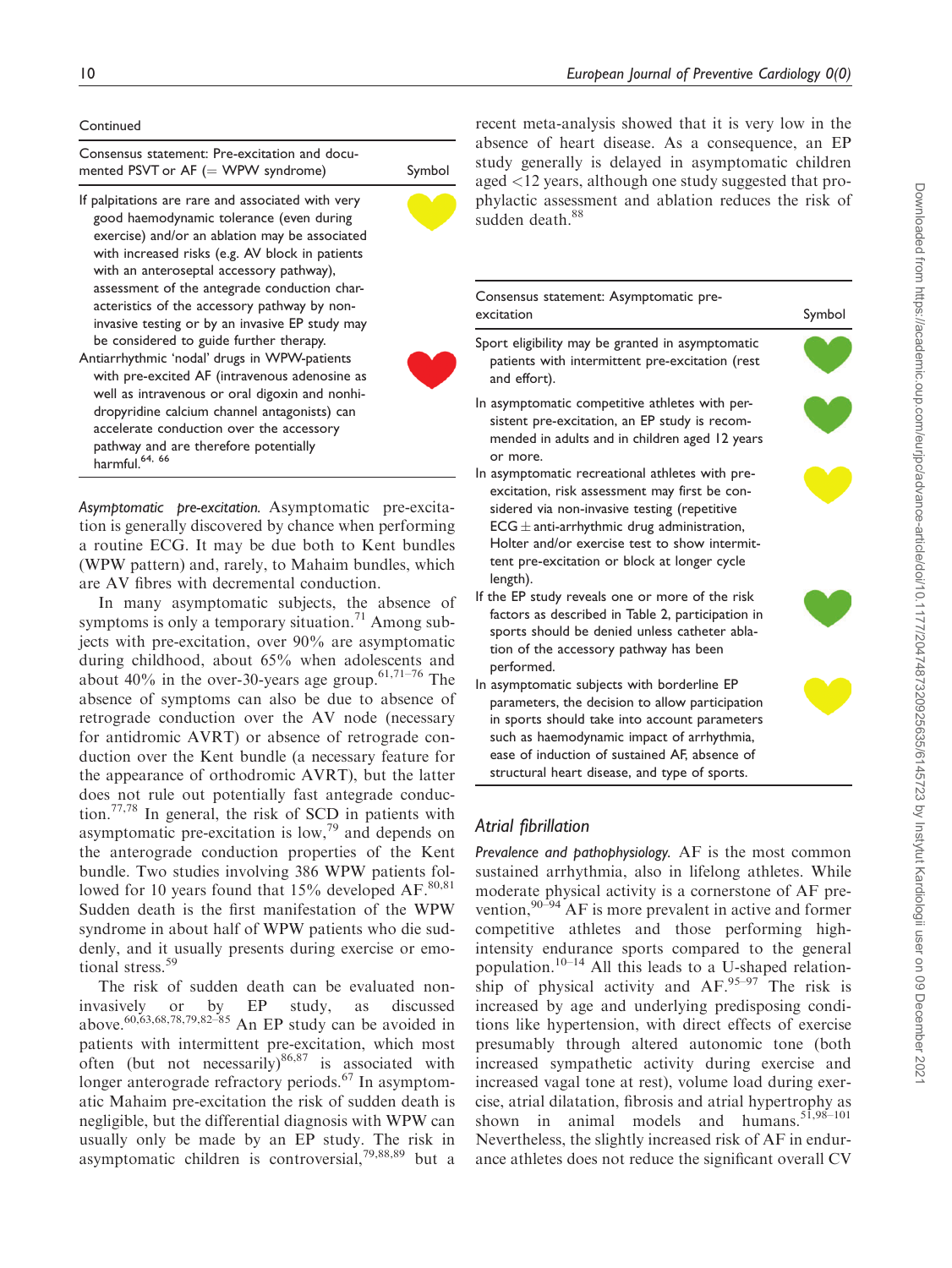benefit of sports participation. In some patients, AF may develop secondary to PSVT with or without overt pre-excitation or to AT, due to an underlying cardiomyopathy, silent myocarditis or other structural heart disease.<sup>14</sup> The inducing role of performance-enhancing drugs, like anabolic steroids, in the development of the AF substrate or in triggering the arrhythmia has been described.<sup>102–104</sup>

Prognostic and symptomatic relevance. AF by itself is not a life-threatening arrhythmia in the absence of underlying structural heart disease or underlying pre-excitation and these factors should always be excluded before allowing sports activity. Rapid conduction through the AV node during physical activity may lead to symptoms of haemodynamic impairment like dizziness, syncope, fatigue and impaired physical performance.<sup>65</sup> Athletes with AF may also have intermittent atrial flutter (AFL), which could be associated with higher ventricular rates during exercise (see next section).

Required minimum assessment. All athletes presenting with AF should have an assessment including ECG, echocardiogram, stress testing and thyroid function test. A full medical history and a query for drug use (especially performance-enhancing drugs) should be included. Diagnostic assessment should further focus on the underlying substrate (i.e. hypertension) and/or structural heart disease.

If a clear primary cause is present, sports participation should be temporarily stopped and can be resumed after correction of the cause and after restoration of a normal heart rate. In the absence of primary disorders or major cardiac disease, recommendations for competitive or leisure time sports participation will largely depend on the ventricular rate during AF episodes. The patient should be instructed to stop physical activity on the emergence of palpitations or other major symptoms. If adequate rate-control is secured and there are no symptoms of haemodynamic impairment, competitive sports participation is possible.

#### Recommended management for symptomatic improvement.

As in all patients with AF, a treatment strategy of either rate or rhythm control needs to be chosen. Some athletes may choose to avoid any therapy and may tolerate either short lived episodes of AF, or even permanent AF.

Rate control, although an option, will not be the ideal strategy in most competitive athletes. The therapeutic goal of rate control is difficult to reach in athletes since beta-blockers will not be well tolerated (or are even prohibited in the case of competitive athletes) and digoxin or calcium channel blockers alone may not be potent enough to slow heart rate during exertional AF. Often a combination of individually titrated bradycardic agents is needed. When the heart rate during AF is acceptable at maximal physical performance or during stress testing (e.g. evaluated during in-office exercise test while in AF, or with Holter or long-term monitoring during training/competition) or the episodes of AF are rare and short, and there are no signs of haemodynamic impairment, sports activity can be resumed.

In cases of rhythm control, a strategy of antiarrhythmic drug treatment or catheter ablation are an option. Antiarrhythmic drugs are often poorly tolerated. Caution should specifically be mentioned for the use of class 1 antiarrhythmic drugs in monotherapy in patients with AF. These drugs may prevent AF recurrences. They can however convert AF into slow AFL, which may conduct 1-to-1 to the ventricles during situations with high sympathetic tone (see below). $105,106$ Impregnation of the ventricles with the class 1 drug can lead to broad QRS complexes (resembling ventricular tachycardia) and profound negative inotropic effects leading to cardiogenic shock and even sudden death. Therefore, if drug therapy is the choice, prophylactic ablation of the typical flutter circuit should be considered in athletes in whom therapy with class 1 drugs is indicated. Such 'hybrid' therapy of class 1 drugs and ablation of the flutter circuit (i.e. cavo-tricuspid isthmus) might also obviate the need for maintenance therapy with bradycardic agents.<sup>107,108</sup> In some athletes with paroxysmal AF class 1 drugs can be used only for sporadic acute reconversion therapy (the 'pill-inthe-pocket' approach). It is prudent to instruct these patients to refrain from sports after intake as long as the arrhythmia persists and until two half-lives of the antiarrhythmic drug have passed.<sup>109</sup> Other antiarrhythmic drugs are rarely a viable treatment option in athletes due to their potential side effects.

For many athletes, catheter ablation by pulmonary vein isolation (PVI) is a viable treatment option, especially in those with symptomatic paroxysmal AF and without structural heart disease. It is reasonable to offer athletes PVI as first-line therapy, but left atrial size and operator's experience should be considered. $110$ Long-term results (i.e. 3–5-year follow-up) generally suggest freedom from AF between 50–80% in patients with persistent and paroxysmal AF respectively, a rate which seems comparable to that in non-athletes. $111-113$ However, there are few long-term data available in athletes after PVI, also not on any pro-arrhythmia in the form of left AFLs. After a successful ablation procedure and absence of symptomatic recurrences for  $\geq$ 1 months, resumption of competitive sports activity seems warranted.

Oral anticoagulation (OAC) may be warranted in athletes with AF depending on the  $CHA<sub>2</sub>DS<sub>2</sub>-VASc$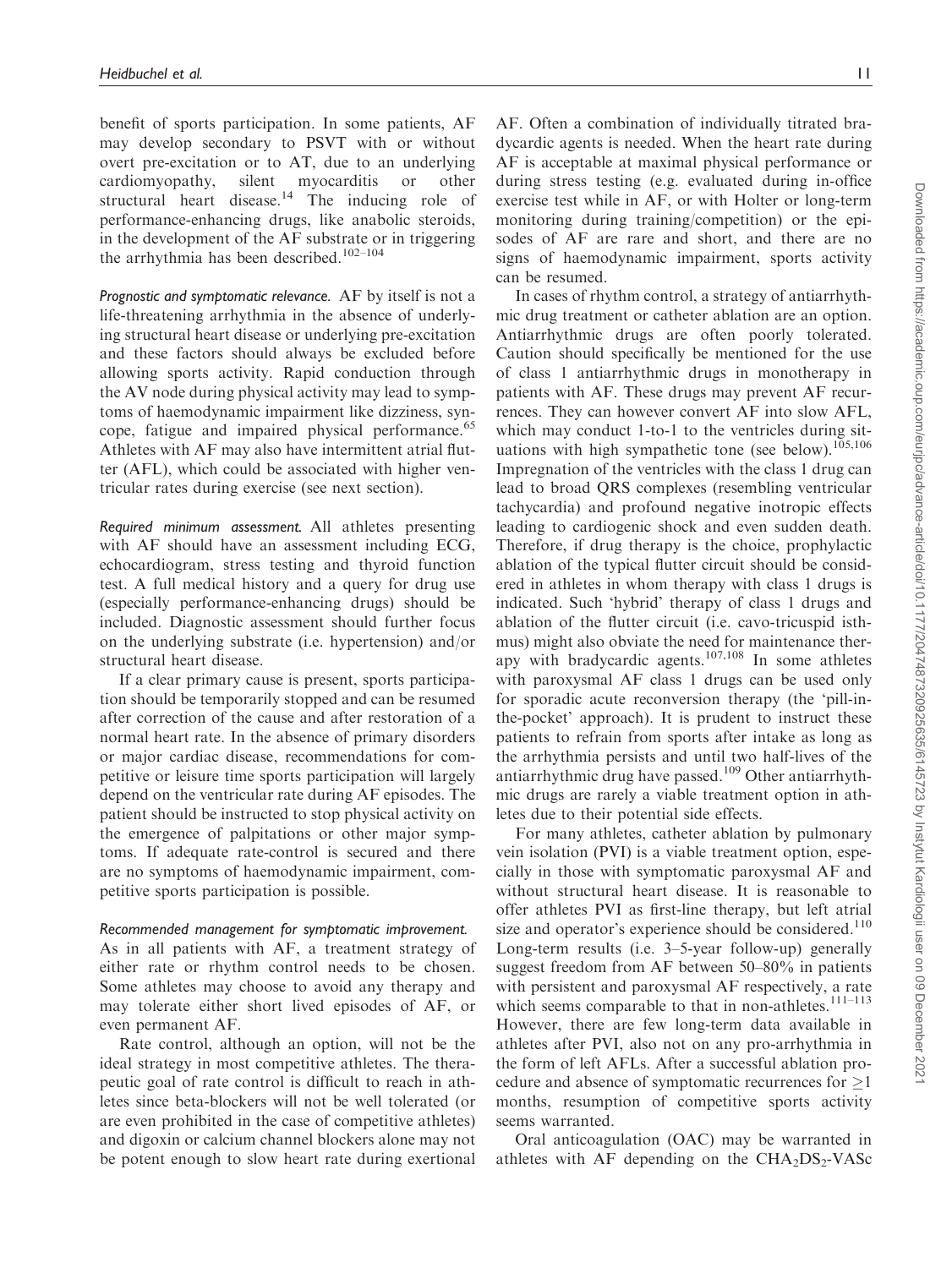score.<sup>65</sup> However, many athletes will most likely have a low thromboembolic risk and may therefore not be candidates for OAC. Sports with direct bodily contact or prone to trauma should be avoided in patients on  $OAC.<sup>114</sup>$ 

Patients with AF should be followed up at least once a year. A common question is whether sports can be resumed at the same level after successful ablation. Detraining can reduce AF in animal models,  $98,101$  but the role of detraining for AF in humans remains unknown. If it is considered that physical activity contributed to the pathogenesis of AF, continuation of the same sports stimulus may continue the disease process and lead to atrial structural abnormalities beyond the pulmonary veins. Therefore, shared decision-making on the desirability of continuing at the pre-ablation sports activity level is important.

| Consensus statement: AF                                                                                                                                                                                                 | Symbol |
|-------------------------------------------------------------------------------------------------------------------------------------------------------------------------------------------------------------------------|--------|
| Regular physical activity is recommended to pre-<br>vent AF.                                                                                                                                                            |        |
| Athletes with AF should undergo a work-up<br>including ECG, echocardiogram, stress test,<br>and thyroid function test. Alcohol or drug<br>abuse should be excluded.                                                     |        |
| Athletes without structural heart disease, in<br>whom AF is well-tolerated and short-lived may<br>participate in sports without therapy.                                                                                |        |
| AF ablation should be considered to prevent AF<br>recurrence in athletes with recurrent symp-<br>tomatic AF and/or in those who do not want<br>drug therapy.                                                            |        |
| In patients with a pill-in-the-pocket approach,<br>patients should refrain from sports participa-<br>tion as long as AF persists, and until two half-<br>lifes of the antiarrhythmic drug have passed.                  |        |
| After successful AF ablation and absence of<br>symptomatic recurrences, resumption of<br>competitive sports activity after I month is<br>warranted.                                                                     |        |
| Prophylactic cavo-tricuspid isthmus ablation to<br>prevent flutter should be considered in AF<br>patients who want to engage in intensive<br>exercise and in whom class I drug maintenance<br>monotherapy is initiated. |        |
| In case of AF-related symptoms, or in case of<br>increased ventricular rate while in AF during<br>exercise, rhythm or rate control should be<br>instituted.                                                             |        |
| In athletes with AF and the indication for oral<br>anticoagulation, the bleeding risk of the specific<br>sport should be considered before further<br>sports participation.                                             |        |

# Atrial flutter

AFL is uncommon in young athletes.<sup>115</sup> However, exercise-induced enlargement of the atria may lead to both left and right atrial remodeling in the aging athlete,  $^{116}$  and may predispose to a counterclockwise (or rarely clockwise) re-entrant circuit around the tricuspid valve ('cavo-tricuspid isthmus-dependent AFL'). In former competitive endurance athletes, AFL was more prevalent than AF.<sup>34</sup> AFL often precedes, but also coexists with  $AF$ <sup>13,117,118</sup> AFL caused by reentrant circuits not involving the cavo-tricuspid isthmus is uncommon in athletes and is usually related to prior cardiac surgery or AF ablation procedures.<sup>55</sup> In athletes with documented AFL the presence of structural heart disease such as cardiomyopathy should be excluded. AFL may develop as a consequence of administration of class 1c antiarrhythmic drugs for AF ('class-1c flutter').

The arrhythmia may be life-threatening during exertion due to 1-to-1 conduction to the ventricles under high sympathetic tone. This form of conduction is facilitated with class 1c antiarrhythmic drugs, especially when no concomitant rate control therapy is initiated.<sup>65</sup> Like AF, AFL conveys an increased thrombo-embolic risk. Oral anticoagulation should be initiated according to guidelines, based on the  $CHA<sub>2</sub>DS<sub>2</sub>-VASc$  score. Bleeding risk, especially in contact sports, has to be discussed with the athlete.<sup>65</sup>

Catheter ablation of the cavo-tricuspid isthmus is a highly effective and safe therapy and therefore is recommended as first-line therapy in both competitive and leisure-time athletes.<sup>119,120</sup> Using bidirectional isthmus block as an end-point, the recurrence rate is as low as 7% and does not increase with the duration of follow-up.<sup>121</sup> Therefore, it is recommended as first-line therapy in both competitive and leisure-time athletes. In the general population, 34–58% of patients developed AF after cavo-tricuspid isthmus ablation during an average follow-up of 14–26 months, with AF increasing with follow-up duration.120,121 A history of endurance sports has been identified as an independent risk factor for AF after AFL ablation. $13$  In the presence of combined AF and AFL, isthmus ablation is recommended, especially if continuation of drug therapy for AF ('hybrid therapy') is considered, $10^{7,108}$  given the risk of life-threatening 1-to-1 conduction.

In the absence of structural heart disease, noncompetitive sports participation can be allowed early after ablation unless symptoms of major haemodynamic impairment were present during exercise before ablation. Resumption of competitive sports activity is possible after a one-month period free of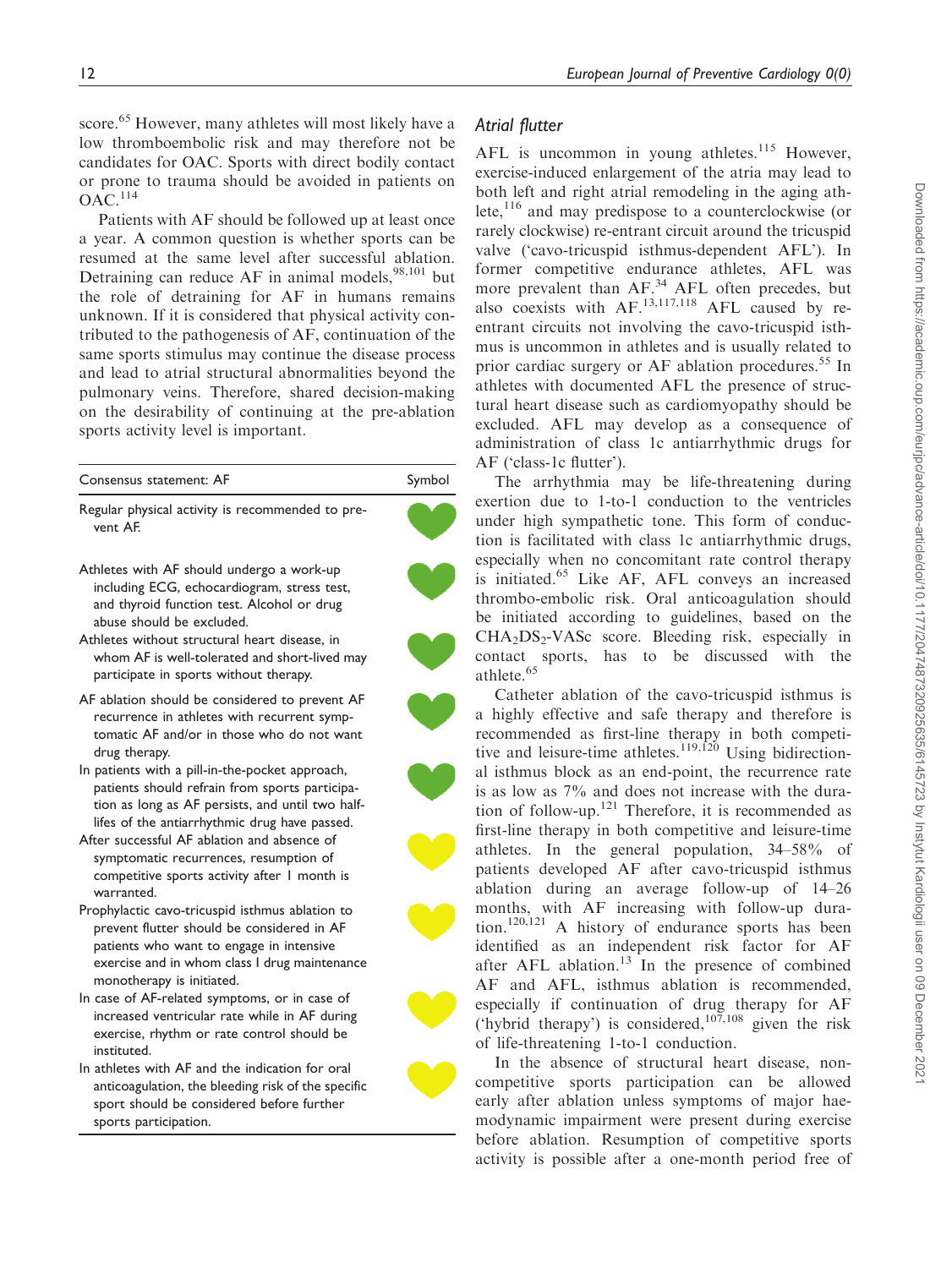AFL unless symptoms of major haemodynamic impairment were present during exercise before ablation.



#### Declaration of conflicting interests

The author(s) declared the following potential conflicts of interest with respect to the research, authorship, and/or publication of this article: MA declared having received honoraria for advisory board attendance and lectures for Biosense-Webster. None of the other authors have any conflicts to declare.

### Funding

The author(s) received no financial support for the research, authorship and/or publication of this article.

### **References**

- 1. Heidbuchel H, Panhuyzen-Goedkoop N, Corrado D, et al.; Study Group on Sports Cardiology of the European Association for Cardiovascular Prevention and Rehabilitation. Recommendations for participation in leisure-time physical activity and competitive sports in patients with arrhythmias and potentially arrhythmogenic conditions Part I: Supraventricular arrhythmias and pacemakers. Eur J Cardiovasc Prev Rehabil 2006; 13: 475–484.
- 2. Heidbuchel H, Corrado D, Biffi A, et al.; Study Group on Sports Cardiology of the European Association for Cardiovascular Prevention and Rehabilitation. Recommendations for participation in leisure-time physical activity and competitive sports of patients with arrhythmias and potentially arrhythmogenic conditions. Part II: Ventricular arrhythmias, channelopathies and implantable defibrillators. Eur J Cardiovasc Prev Rehabil 2006; 13: 676–686.
- 3. Pelliccia A, Fagard R, Bjornstad HH, et al.; Experts who contributed to and revised parts of these recommendations: Study Group of Sports Cardiology of the Working Group of Cardiac R, Exercise P, Working Group of M, Pericardial Diseases of the European Society of C. Recommendations for competitive sports participation in athletes with cardiovascular disease: A consensus document from the Study Group of Sports Cardiology of the Working Group of Cardiac Rehabilitation and Exercise Physiology and the Working Group of Myocardial and Pericardial Diseases of the European Society of Cardiology. Eur Heart J 2005; 26: 1422–1445.
- 4. Heidbuchel H, Arbelo E, D'Ascenzi F, et al. Recommendations for participation in leisure-time physical activity and competitive sports of patients with arrhythmias and potentially arrhythmogenic conditions. Part 2: Ventricular arrhythmias, channelopathies and implantable defibrillators. A position statement of the Section of Sports Cardiology and Exercise from the European Association of Preventive Cardiology (EAPC) and the European Heart Rhythm Association (EHRA), both associations of the European Society of Cardiology. *Europace*, In press.
- 5. Maron BJ. Sudden death in young athletes. N Engl J Med 2003; 349: 1064–1075.
- 6. Corrado D, Basso C, Rizzoli G, et al. Does sports activity enhance the risk of sudden death in adolescents and young adults? J Am Coll Cardiol 2003; 42: 1959–1963.
- 7. Thiene G, Nava A, Corrado D, et al. Right ventricular cardiomyopathy and sudden death in young people. N Engl J Med 1988; 318: 129–133.
- 8. Corrado D, Basso C, Schiavon M, et al. Screening for hypertrophic cardiomyopathy in young athletes. N Engl J Med 1998; 339: 364–369.
- 9. Heidbuchel H, Hoogsteen J, Fagard R, et al. High prevalence of right ventricular involvement in endurance athletes with ventricular arrhythmias. Role of an electrophysiologic study in risk stratification. Eur Heart J 2003; 24: 1473–1480.
- 10. Kwok CS, Anderson SG, Myint PK, et al. Physical activity and incidence of atrial fibrillation: A systematic review and meta-analysis. Int J Cardiol 2014; 177: 467–476.
- 11. Elosua R, Arquer A, Mont L, et al. Sport practice and the risk of lone atrial fibrillation: A case-control study. Int J Cardiol 2006; 108: 332–337.
- 12. Mont L, Sambola A, Brugada J, et al. Long-lasting sport practice and lone atrial fibrillation. Eur Heart J 2002; 23: 477–482.
- 13. Heidbuchel H, Anne W, Willems R, et al. Endurance sports is a risk factor for atrial fibrillation after ablation for atrial flutter. Int J Cardiol 2006; 107: 67–72.
- 14. Furlanello F, Bertoldi A, Dallago M, et al. Atrial fibrillation in elite athletes. J Cardiovasc Electrophysiol 1998; 9: S63–S68.
- 15. James CA, Bhonsale A, Tichnell C, et al. Exercise increases age-related penetrance and arrhythmic risk in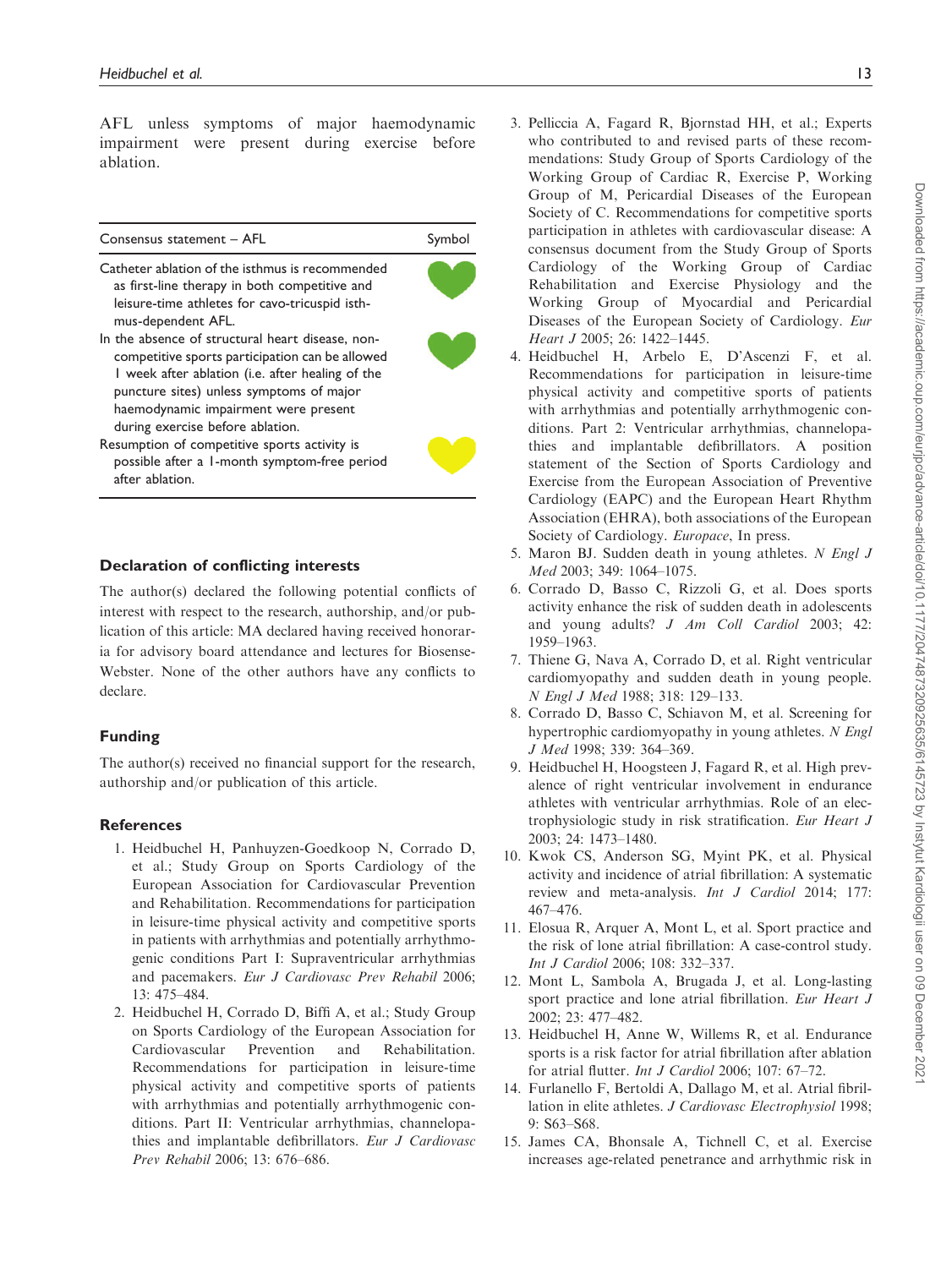arrhythmogenic right ventricular dysplasia/ cardiomyopathy-associated desmosomal mutation carriers. J Am Coll Cardiol 2013; 62: 1290–1297.

- 16. Kirchhof P, Fabritz L, Zwiener M, et al. Age- and training-dependent development of arrhythmogenic right ventricular cardiomyopathy in heterozygous plakoglobindeficient mice. Circulation 2006; 114: 1799–1806.
- 17. La Gerche A, Robberecht C, Kuiperi C, et al. Lower than expected desmosomal gene mutation prevalence in endurance athletes with complex ventricular arrhythmias of right ventricular origin. Heart 2010; 96: 1268–1274.
- 18. Sawant AC, Bhonsale A, te Riele AS, et al. Exercise has a disproportionate role in the pathogenesis of arrhythmogenic right ventricular dysplasia/cardiomyopathy in patients without desmosomal mutations. J Am Heart Assoc 2014; 3: e001471.
- 19. Benito B, Gay-Jordi G, Serrano-Mollar A, et al. Cardiac arrhythmogenic remodeling in a rat model of long-term intensive exercise training. *Circulation* 2011; 123: 13–22.
- 20. Heidbuchel H. The athlete's heart is a proarrhythmic heart, and what that means for clinical decision making. Europace 2018; 20: 1401–1411.
- 21. Calkins H, Seifert M and Morady F. Clinical presentation and long-term follow-up of athletes with exerciseinduced vasodepressor syncope. Am Heart J 1995; 129: 1159–1164.
- 22. Pelliccia A, Caselli S, Sharma S, et al. European Association of Preventive Cardiology (EAPC) and European Association of Cardiovascular Imaging (EACVI) joint position statement: Recommendations for the indication and interpretation of cardiovascular imaging in the evaluation of the athlete's heart. Eur Heart J 2018; 39: 1949–1969.
- 23. Maron BJ, Doerer JJ, Haas TS, et al. Sudden deaths in young competitive athletes: Analysis of 1866 deaths in the United States, 1980–2006. Circulation 2009; 119: 1085–1092.
- 24. Harmon KG, Asif IM, Maleszewski JJ, et al. Incidence, cause, and comparative frequency of sudden cardiac death in National Collegiate Athletic Association athletes: A decade in review. Circulation 2015; 132: 10–19.
- 25. Finocchiaro G, Papadakis M, Robertus JL, et al. Etiology of sudden death in sports: Insights from a United Kingdom regional registry. J Am Coll Cardiol 2016; 67: 2108–2115.
- 26. Mitten MJ, Zipes DP, Maron BJ, et al. American Heart Association E, Arrhythmias Committee of Council on Clinical Cardiology CoCDiYCoC, Stroke Nursing CoFG, Translational B, American College of C. Eligibility and disqualification recommendations for competitive athletes with cardiovascular abnormalities: Task Force 15: Legal aspects of medical eligibility and disqualification recommendations: A scientific statement from the American Heart Association and American College of Cardiology. Circulation 2015; 132: e346–e349.
- 27. Maron BJ, Mitten MJ, Quandt EF, et al. Competitive athletes with cardiovascular disease–the case of Nicholas Knapp. N Engl J Med 1998; 339: 1632–1635.
- 28. Pelliccia A, Solberg EE, Papadakis M, et al. Recommendations for participation in competitive and leisure time sport in athletes with cardiomyopathies, myocarditis, and pericarditis: Position statement of the Sport Cardiology Section of the European Association of Preventive Cardiology (EAPC). Eur Heart J 2019; 40: 19–33.
- 29. Mitten MJ. Team physicians and competitive athletes: Allocating legal responsibility for athletic injuries. U Pitt L Rev 1993; 55: 129.
- 30. Bjornstad H, Storstein L, Meen HD, et al. Ambulatory electrocardiographic findings in top athletes, athletic students and control subjects. Cardiology 1994; 84: 42–50.
- 31. Sharma S, Whyte G, Elliott P, et al. Electrocardiographic changes in 1000 highly trained junior elite athletes. Br J Sports Med 1999; 33: 319–324.
- 32. Jensen-Urstad K, Bouvier F, Saltin B, et al. High prevalence of arrhythmias in elderly male athletes with a lifelong history of regular strenuous exercise. Heart 1998; 79: 161–164.
- 33. Northcote RJ, Canning GP and Ballantyne D. Electrocardiographic findings in male veteran endurance athletes. Br Heart J 1989; 61: 155–160.
- 34. Baldesberger S, Bauersfeld U, Candinas R, et al. Sinus node disease and arrhythmias in the long-term followup of former professional cyclists. Eur Heart J 2008; 29: 71–78.
- 35. Billman GE, Cagnoli KL, Csepe T, et al. Exercise training-induced bradycardia: Evidence for enhanced parasympathetic regulation without changes in intrinsic sinoatrial node function. J Appl Physiol (1985) 2015; 118: 1344–1355.
- 36. Monfredi O, Lyashkov AE, Johnsen AB, et al. Biophysical characterization of the underappreciated and important relationship between heart rate variability and heart rate. Hypertension 2014; 64: 1334–1343.
- 37. Herzig D, Asatryan B, Brugger N, et al. The association between endurance training and heart rate variability: The confounding role of heart rate. Front Physiol 2018; 9: 756.
- 38. Stein R, Medeiros CM, Rosito GA, et al. Intrinsic sinus and atrioventricular node electrophysiologic adaptations in endurance athletes. J Am Coll Cardiol 2002; 39: 1033–1038.
- 39. D'Souza A, Pearman CM, Wang Y, et al. Targeting miR-423-5p reverses exercise training-induced HCN4 channel remodeling and sinus bradycardia. Circ Res 2017; 121: 1058–1068.
- 40. Brignole M, Auricchio A, Baron-Esquivias G, et al. 2013 ESC guidelines on cardiac pacing and cardiac resynchronization therapy: The Task Force on Cardiac Pacing and Resynchronization Therapy of the European Society of Cardiology (ESC). Developed in collaboration with the European Heart Rhythm Association (EHRA). Eur Heart J 2013; 34: 2281–2329.
- 41. Ector H, Bourgois J, Verlinden M, et al. Bradycardia, ventricular pauses, syncope, and sports. Lancet 1984; 2: 591–594.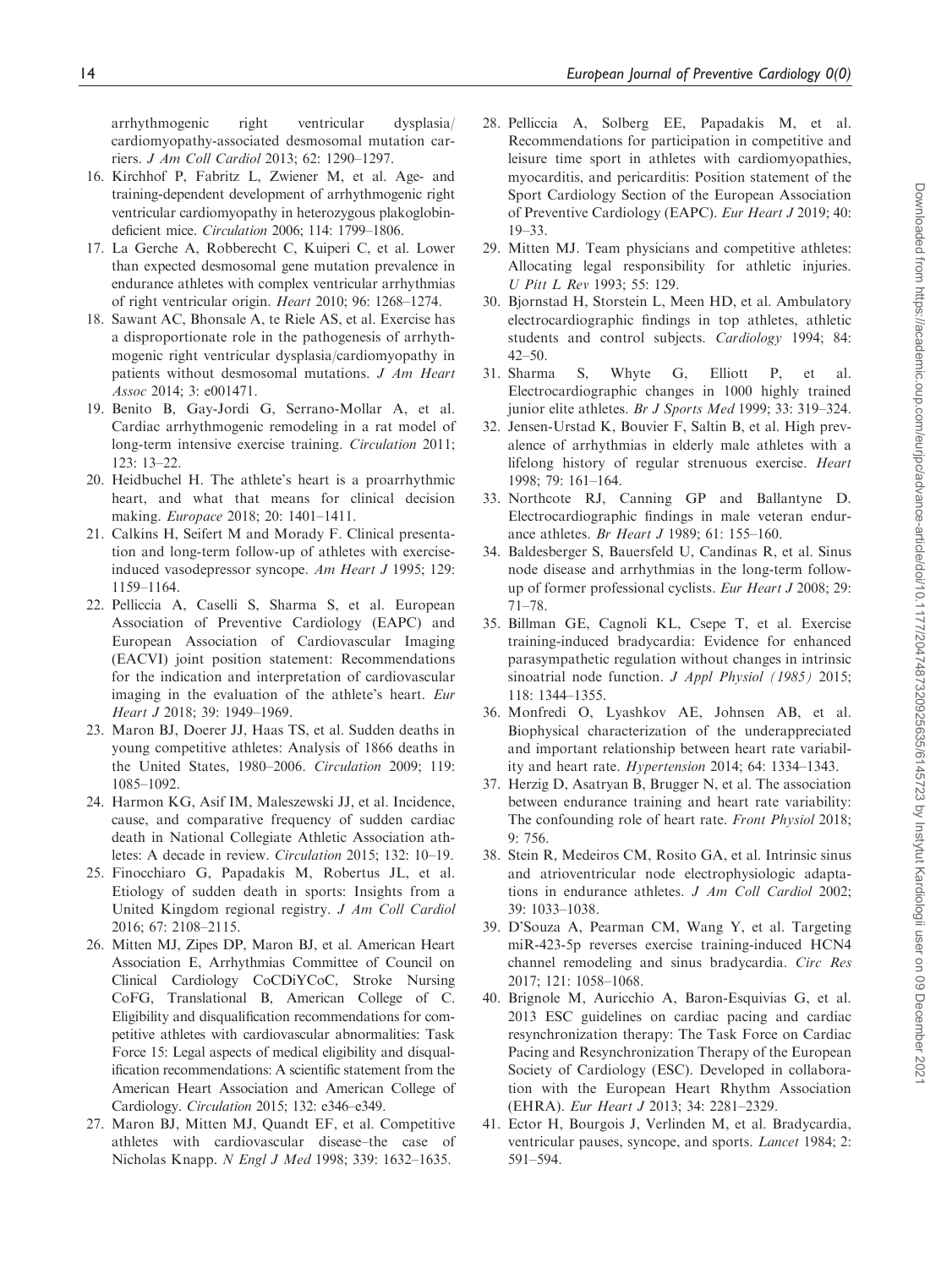- 42. Zeppilli P, Fenici R, Sassara M, et al. Wenckebach second-degree A-V block in top-ranking athletes: An old problem revisited. Am Heart J 1980; 100: 281–294.
- 43. Guasch E and Mont L. Diagnosis, pathophysiology, and management of exercise-induced arrhythmias. Nat Rev Cardiol 2017; 14: 88–101.
- 44. Zehender M, Meinertz T, Keul J, et al. ECG variants and cardiac arrhythmias in athletes: Clinical relevance and prognostic importance. Am Heart J 1990; 119: 1378–1391.
- 45. Bettini R, Furlanello F, Vecchiet L, et al. [Cardiac rhythm in athletes: A Holter study of top level and ex-professional football players]. G Ital Cardiol 1990; 20: 810–818.
- 46. Doutreleau S, Pistea C, Lonsdorfer E, et al. Exerciseinduced second-degree atrioventricular block in endurance athletes. Med Sci Sports Exerc 2013; 45: 411–414.
- 47. Viitasalo MT, Kala R and Eisalo A. Ambulatory electrocardiographic recording in endurance athletes. Br Heart J 1982; 47: 213–220.
- 48. Vidal A, Agorrody V, Abreu R, et al. Vagal third-degree atrioventricular block in a highly trained endurance athlete. Europace 2017; 19: 1863.
- 49. Talan DA, Bauernfeind RA, Ashley WW, et al. Twentyfour hour continuous ECG recordings in long-distance runners. Chest 1982; 82: 19–24.
- 50. Conen D, Adam M, Roche F, et al. Premature atrial contractions in the general population: Frequency and risk factors. Circulation 2012; 126: 2302–2308.
- 51. Wilhelm M, Roten L, Tanner H, et al. Atrial remodeling, autonomic tone, and lifetime training hours in nonelite athletes. Am J Cardiol 2011; 108: 580–585.
- 52. Binici Z, Intzilakis T, Nielsen OW, et al. Excessive supraventricular ectopic activity and increased risk of atrial fibrillation and stroke. *Circulation* 2010; 121: 1904–1911.
- 53. Orejarena LA, Vidaillet H Jr, DeStefano F, et al. Paroxysmal supraventricular tachycardia in the general population. J Am Coll Cardiol 1998; 31: 150–157.
- 54. Miljoen H, Ector J, Garweg C, et al. Differential presentation of atrioventricular nodal re-entrant tachycardia in athletes and non-athletes. Europace 2019; 21: 944–949.
- 55. Brugada J, Katritsis DG, Arbelo E, et al.. 2019 ESC guidelines for the management of patients with supraventricular tachycardia: The Task Force for the Management of Patients with Supraventricular Tachycardia of the European Society of Cardiology (ESC). Eur Heart J 2020; 41: 655–720.
- 56. Medi C, Kalman JM, Haqqani H, et al. Tachycardiamediated cardiomyopathy secondary to focal atrial tachycardia: Long-term outcome after catheter ablation. J Am Coll Cardiol 2009; 53: 1791–1797.
- 57. Brachmann J, Lewalter T, Kuck KH, et al. Long-term symptom improvement and patient satisfaction following catheter ablation of supraventricular tachycardia: Insights from the German Ablation Registry. Eur Heart J 2017; 38: 1317–1326.
- 58. Calkins H, Yong P, Miller JM, et al. Catheter ablation of accessory pathways, atrioventricular nodal reentrant

tachycardia, and the atrioventricular junction: Final results of a prospective, multicenter clinical trial. The Atakr Multicenter Investigators Group. Circulation 1999; 99: 262–270.

- 59. Timmermans C, Smeets JL, Rodriguez LM, et al. Aborted sudden death in the Wolff-Parkinson-White syndrome. Am J Cardiol 1995; 76: 492–494.
- 60. Klein GJ, Bashore TM, Sellers TD, et al. Ventricular fibrillation in the Wolff-Parkinson-White syndrome. N Engl J Med 1979; 301: 1080–1085.
- 61. Cohen MI, Triedman JK, Cannon BC, et al. PACES/ HRS expert consensus statement on the management of the asymptomatic young patient with a Wolff-Parkinson-White (WPW, ventricular preexcitation) electrocardiographic pattern: Developed in partnership between the Pediatric and Congenital Electrophysiology Society (PACES) and the Heart Rhythm Society (HRS). Endorsed by the governing bodies of PACES, HRS, the American College of Cardiology Foundation (ACCF), the American Heart Association (AHA), the American Academy of Pediatrics (AAP), and the Canadian Heart Rhythm Society (CHRS). Heart Rhythm 2012; 9: 1006–1024.
- 62. Friedman RA, Walsh EP, Silka MJ, et al. NASPE Expert Consensus Conference: Radiofrequency catheter ablation in children with and without congenital heart disease. Report of the writing committee. North American Society of Pacing and Electrophysiology. Pacing Clin Electrophysiol 2002; 25: 1000–1017.
- 63. Sharma AD, Yee R, Guiraudon G, et al. Sensitivity and specificity of invasive and noninvasive testing for risk of sudden death in Wolff-Parkinson-White syndrome. J Am Coll Cardiol 1987; 10: 373–381.
- 64. January CT, Wann LS, Alpert JS, et al. 2014 AHA/ ACC/HRS guideline for the management of patients with atrial fibrillation: A report of the American College of Cardiology/American Heart Association Task Force on practice guidelines and the Heart Rhythm Society. Circulation 2014; 130: e199–e267.
- 65. Kirchhof P, Benussi S, Kotecha D, et al. 2016 ESC guidelines for the management of atrial fibrillation developed in collaboration with EACTS. Eur Heart J 2016; 37: 2893–2962.
- 66. Blomstrom-Lundqvist C, Scheinman MM, Aliot EM, et al. ACC/AHA/ESC guidelines for the management of patients with supraventricular arrhythmias–executive summary. A report of the American College of Cardiology/American Heart Association Task Force on Practice Guidelines and the European Society of Cardiology Committee for Practice Guidelines (Writing Committee to Develop Guidelines for the Management of Patients with Supraventricular Arrhythmias) developed in collaboration with NASPE-Heart Rhythm Society. J Am Coll Cardiol 2003; 42: 1493–1531.
- 67. Gaita F, Giustetto C, Riccardi R, et al. Stress and pharmacologic tests as methods to identify patients with Wolff-Parkinson-White syndrome at risk of sudden death. Am J Cardiol 1989; 64: 487–490.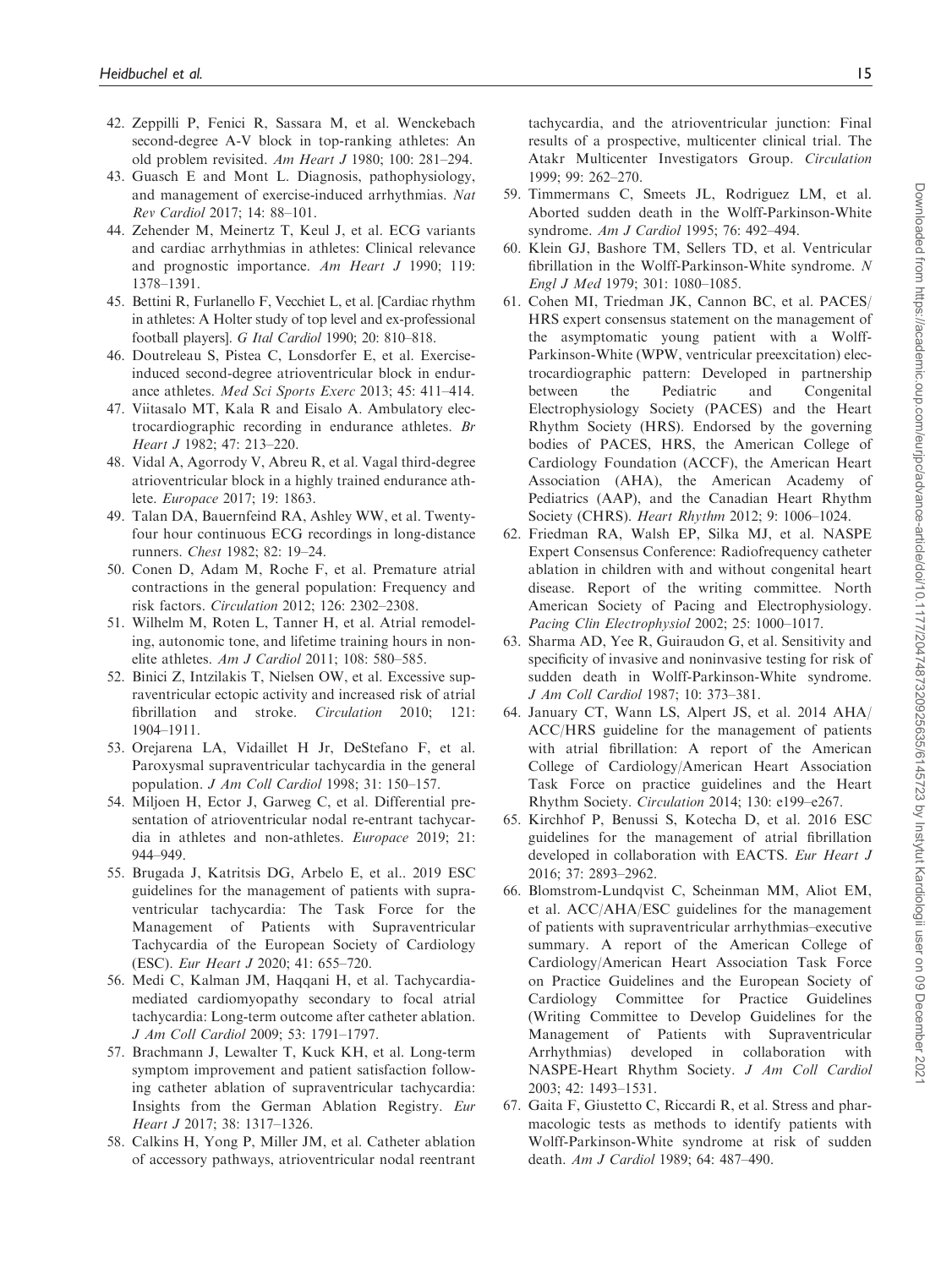- 68. Pappone C, Santinelli V, Rosanio S, et al. Usefulness of invasive electrophysiologic testing to stratify the risk of arrhythmic events in asymptomatic patients with Wolff-Parkinson-White pattern: Results from a large prospective long-term follow-up study. J Am Coll Cardiol 2003; 41: 239–244.
- 69. Wellens HJ, Rodriguez LM, Timmermans C, et al. The asymptomatic patient with the Wolff-Parkinson-White electrocardiogram. Pacing Clin Electrophysiol 1997; 20: 2082–2086.
- 70. Page RL, Joglar JA, Caldwell MA, et al. 2015 ACC/ AHA/HRS guideline for the management of adult patients with supraventricular tachycardia: A report of the American College of Cardiology/American Heart Association Task Force on Clinical Practice Guidelines and the Heart Rhythm Society. Heart Rhythm 2016; 13: e136–e221.
- 71. Munger TM, Packer DL, Hammill SC, et al. A population study of the natural history of Wolff-Parkinson-White syndrome in Olmsted County, Minnesota, 1953–1989. Circulation 1993; 87: 866–873.
- 72. Vidaillet HJ Jr, Pressley JC, Henke E, et al. Familial occurrence of accessory atrioventricular pathways (preexcitation syndrome). N Engl J Med 1987; 317: 65–69.
- 73. Deal BJ, Keane JF, Gillette PC, et al. Wolff-Parkinson-White syndrome and supraventricular tachycardia during infancy: Management and follow-up. J Am Coll Cardiol 1985; 5: 130–135.
- 74. Goudevenos JA, Katsouras CS, Graekas G, et al. Ventricular pre-excitation in the general population: A study on the mode of presentation and clinical course. Heart 2000; 83: 29–34.
- 75. Becquart J, Vaksmann G, Becquart V, et al. [Prognosis of Wolff-Parkinson-White syndrome in infants. Apropos of 31 cases]. Arch Mal Coeur Vaiss 1988; 81: 695–700.
- 76. Soria R, Guize L, Chretien JM, et al. [The natural history of 270 cases of Wolff-Parkinson-White syndrome in a survey of the general population]. Arch Mal Coeur Vaiss 1989; 82: 331–336.
- 77. Milstein S, Sharma AD and Klein GJ. Electrophysiologic profile of asymptomatic Wolff-Parkinson-White pattern. Am J Cardiol 1986; 57: 1097–1100.
- 78. Delise P, D'Este D, Bonso A, et al. [Different degrees of risk of high-frequency atrial fibrillation in symptomatic and asymptomatic WPW syndrome. Electrophysiologic evaluation]. G Ital Cardiol 1987; 17: 127–133.
- 79. Obeyesekere MN, Leong-Sit P, Massel D, et al. Risk of arrhythmia and sudden death in patients with asymptomatic preexcitation: A meta-analysis. Circulation 2012; 125: 2308–2315.
- 80. Fukatani M, Tanigawa M, Mori M, et al. Prediction of a fatal atrial fibrillation in patients with asymptomatic Wolff-Parkinson-White pattern. Jpn Circ J 1990; 54: 1331–1339.
- 81. Pietersen AH, Andersen ED and Sandoe E. Atrial fibrillation in the Wolff-Parkinson-White syndrome. Am J Cardiol 1992; 70: 38A–43A.
- 82. Santinelli V, Radinovic A, Manguso F, et al. Asymptomatic ventricular preexcitation: A long-term prospective follow-up study of 293 adult patients. Circ Arrhythm Electrophysiol 2009; 2: 102–107.
- 83. Delise P and Sciarra L. Asymptomatic Wolff-Parkinson-White: What to do. Extensive ablation or not? J Cardiovasc Med (Hagerstown) 2007; 8: 668–674.
- 84. Basso C, Corrado D, Rossi L, et al. Ventricular preexcitation in children and young adults: Atrial myocarditis as a possible trigger of sudden death. Circulation 2001; 103: 269–275.
- 85. Bromberg BI, Lindsay BD, Cain ME, et al. Impact of clinical history and electrophysiologic characterization of accessory pathways on management strategies to reduce sudden death among children with Wolff-Parkinson-White syndrome. J Am Coll Cardiol 1996; 27: 690–695.
- 86. Mah DY, Sherwin ED, Alexander ME, et al. The electrophysiological characteristics of accessory pathways in pediatric patients with intermittent preexcitation. Pacing Clin Electrophysiol 2013; 36: 1117–1122.
- 87. Kiger ME, McCanta AC, Tong S, et al. Intermittent versus persistent Wolff-Parkinson-White syndrome in children: Electrophysiologic properties and clinical outcomes. Pacing Clin Electrophysiol 2016; 39: 14–20.
- 88. Pappone C, Manguso F, Santinelli R, et al. Radiofrequency ablation in children with asymptomatic Wolff-Parkinson-White syndrome. N Engl J Med 2004; 351: 1197–1205.
- 89. Etheridge SP, Escudero CA, Blaufox AD, et al. Lifethreatening event risk in children with Wolff-Parkinson-White Syndrome: A multicenter international study. JACC Clin Electrophysiol 2018; 4: 433–444.
- 90. Mozaffarian D, Furberg CD, Psaty BM, et al. Physical activity and incidence of atrial fibrillation in older adults: The Cardiovascular Health Study. Circulation 2008; 118: 800–807.
- 91. Du X, Dong J and Ma C. Is atrial fibrillation a preventable disease? J Am Coll Cardiol 2017; 69: 1968–1982.
- 92. Pathak RK, Elliott A, Middeldorp ME, et al. Impact of cardiorespiratory fitness on arrhythmia recurrence in obese individuals with atrial fibrillation: The CARDIO-FIT study. J Am Coll Cardiol 2015; 66: 985–996.
- 93. Rienstra M, Hobbelt AH, Alings M, et al. Targeted therapy of underlying conditions improves sinus rhythm maintenance in patients with persistent atrial fibrillation: Results of the RACE 3 trial. Eur Heart J 2018; 39: 2987–2996.
- 94. Elliott AD, Maatman B, Emery MS, et al. The role of exercise in atrial fibrillation prevention and promotion: Finding optimal ranges for health. Heart Rhythm 2017; 14: 1713–1720.
- 95. Aizer A, Gaziano JM, Cook NR, et al. Relation of vigorous exercise to risk of atrial fibrillation. Am J Cardiol 2009; 103: 1572–1577.
- 96. Morseth B, Graff-Iversen S, Jacobsen BK, et al. Physical activity, resting heart rate, and atrial fibrillation: The Tromso study. Eur Heart J 2016; 37: 2307–2313.